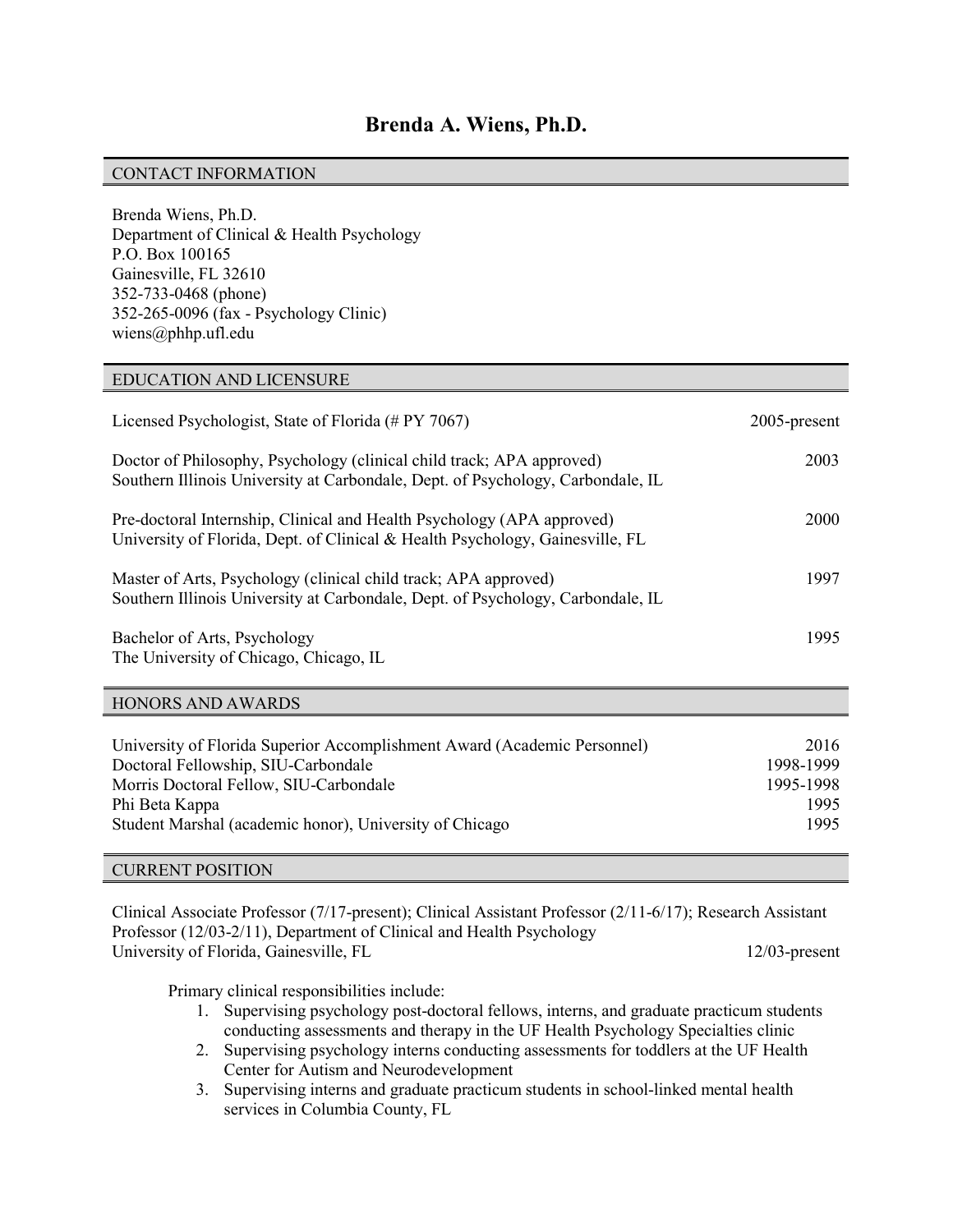- 4. Involvement in the UF Health Center for Autism and Neurodevelopment clinical workgroup meetings and weekly case conference meetings
- 5. Conducting academic intakes for the UF Multidisciplinary and Diagnostic Training Program (MDTP)

Duties also include teaching, serving on graduate student committees, and involvement in research. Member of the graduate faculty.

## PAST POSITIONS

Research and Education Specialist, Department of Clinical and Health Psychology University of Florida, Gainesville, FL 10/02-12/03

Primary duties included working in the National Rural Behavioral Health Center to expand a curriculum designed to prepare communities for mental health considerations in times of disaster and terrorism (Triumph Over Tragedy, Second Edition: A Community Response Plan for Managing Trauma in Times of Disaster and Terrorism), as well as preparing educational presentations using this curriculum.

Summer Staff Member, Camp Boggy Creek Eustis, FL 5/02-8/02

Summer staff member at a camp that serves children with chronic illnesses.

Pre-Doctoral Clinical and Research Associate, Department of Clinical and Health Psychology University of Florida, Gainesville, FL 10/00-5/02

(1) Provided mental health services for the Family Support Service (10/00-1/02), a rural outreach program serving children referred for therapy by school guidance counselors in Columbia County, FL. (2) Provided mental health services one day a week for children and adults at Eastside Community Practice (10/01-5/02), a University of Florida primary care clinic that serves a low-income area in Gainesville.

# GRANT SUPPORT

# Current funded projects:

Co-Investigator, subcontract on 18/21 ABCD (Adolescent Brain Cognitive Development)-USA Consortium: Research project site at the University of Florida. National Institutes of Health (subcontract from University of Michigan), 09/15-03/27, Linda Cottler (PI) & Sara Nixon (PI).

## Submitted projects under review:

Co-Investigator, HEAL Initiative: HEALthy Brain and Child Development Study (HBCD) - National Consortium. National Institutes of Health, submitted 04/2021, Matthew Gurka (PI), Lisa Scott (PI), & Kelly Gurka (PI).

# Completed funded projects:

Principal Investigator, subcontract on Columbia County - Project Counseling and Resources for Elementary Schools (CARES). Department of Education/Office of Elementary and Secondary Education & Office of Safe and Healthy Students (lead agency, Columbia County School District), 09/15-04/18.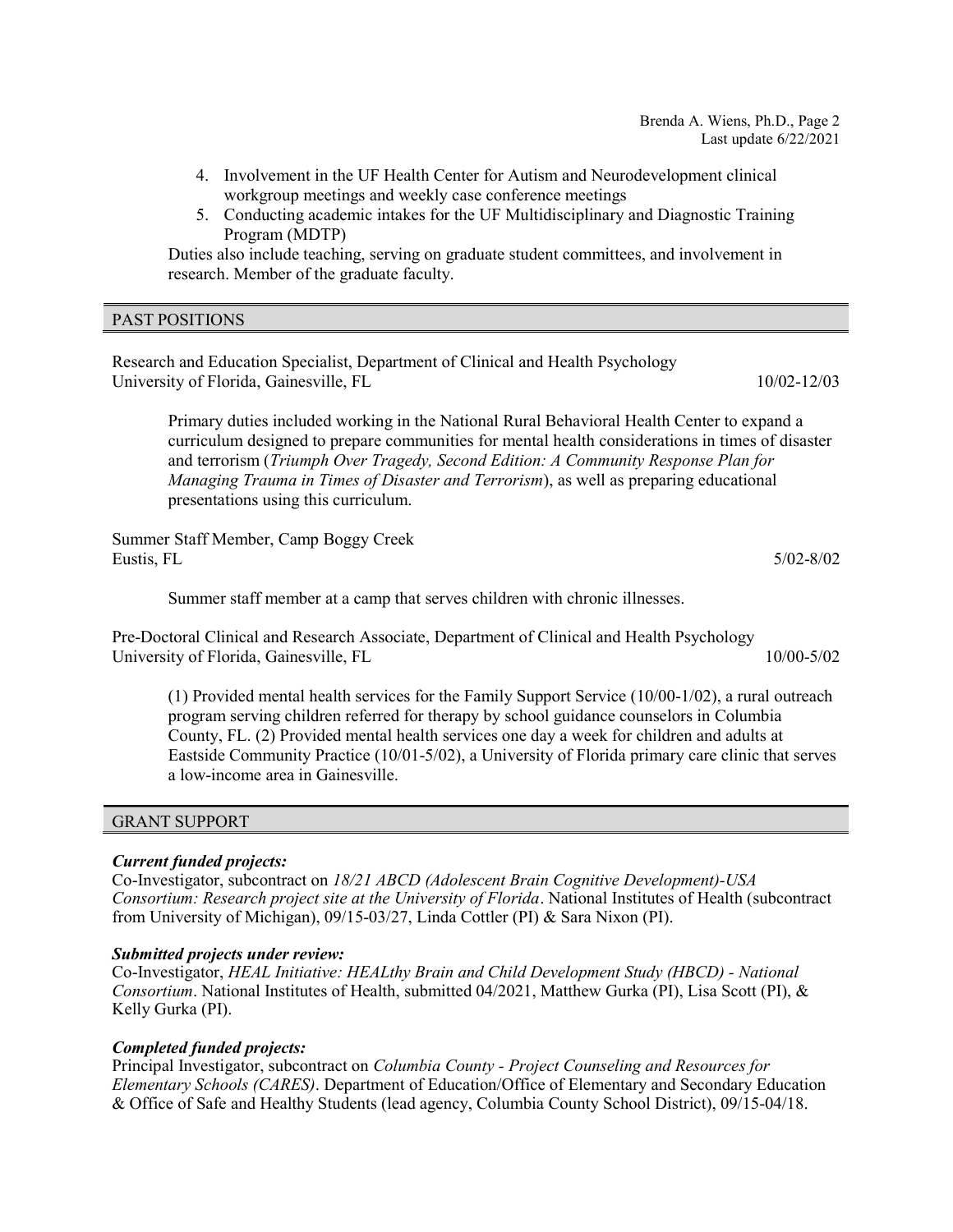Co-Principal Investigator, Social Isolation Among Latinos: An Intervention Development. University of Florida Opportunity Fund, 05/12-08/14, Jeanne-Marie Stacciarini (PI), Linda Cottler (Co-PI), & Barbara Lutz (Co-PI).

Principal Investigator, subcontract on Project Counseling and Resources for Elementary Schools (CARES). Department of Education/Safe Schools Healthy Students (lead agency, Columbia County School District), 8/08-7/12.

Principal Investigator, subcontract on Project CATCh Mentoring Program. Department of Education/Safe Schools Healthy Students (lead agency, Columbia County School District), 4/08-8/10.

Investigator, Community-Based Participatory Research: Depressed Latino Women. University of Florida College of Nursing Intramural Grant, 01/09-01/11, Jeanne-Marie Stacciarini (PI).

Principal Investigator, subcontract on *Project CLEA<sup>2</sup>R: Columbia Linking Efforts for Alcohol Awareness* and Responsibility. Department of Education (lead agency, Columbia County School District), 8/05-7/09.

Co-Principal Investigator, subcontract on Project CARES: Counseling and Resources for Elementary Schools. Department of Education/Safe Schools Healthy Students (lead agency, Columbia County School District), 5/03-4/07, Heidi Liss (PI).

Co-Principal Investigator, subcontract on Project CATCh: Columbia County Acting Together for Children's Health. Department of Education/Safe Schools Healthy Students (lead agency, Columbia County School District), 10/02-9/06, Heidi Liss (PI).

Co-Investigator, Bioterrorism Preparedness in Rural and Urban Communities. Agency for Healthcare Research and Quality, 9/03-9/05, Aram Dobalian (PI) & Jennie Tsao (Co-PI).

Principal Investigator, Development of a Distance Learning Curriculum for Extension Professionals: A Community Response to Managing Trauma in Times of Disaster and Terrorism. United States Department of Agriculture, 9/03-3/05, Garret Evans (Co-PI).

Co-Investigator, Impact of Bioterrorism on Rural Mental Health Needs. Health Resources and Services Administration, 9/03-9/04, Jennie Tsao (PI) & Aram Dobalian (Co-PI).

## BOOK CHAPTERS

Radunovich, H. L., & Wiens, B. (2012). Providing mental health services for children, adolescents, and families in rural areas. In K. B. Smalley, J. C. Warren & J. P. Rainer (Eds.), Rural Mental Health (pp. 281-295). New York, NY: Springer Publishing Company.

## PUBLICATIONS IN PEER-REVIEWED JOURNALS

Chaarani, B., Hahn, S., Allgaier, N., Adise, S., Owens, M. M., … Wiens, B. A., … Garavan, H. P.; ABCD Consortium. (2021). Baseline brain function in the preadolescents of the ABCD Study. Nature Neuroscience, Epub ahead of print. doi: 10.1038/s41593-021-00867-9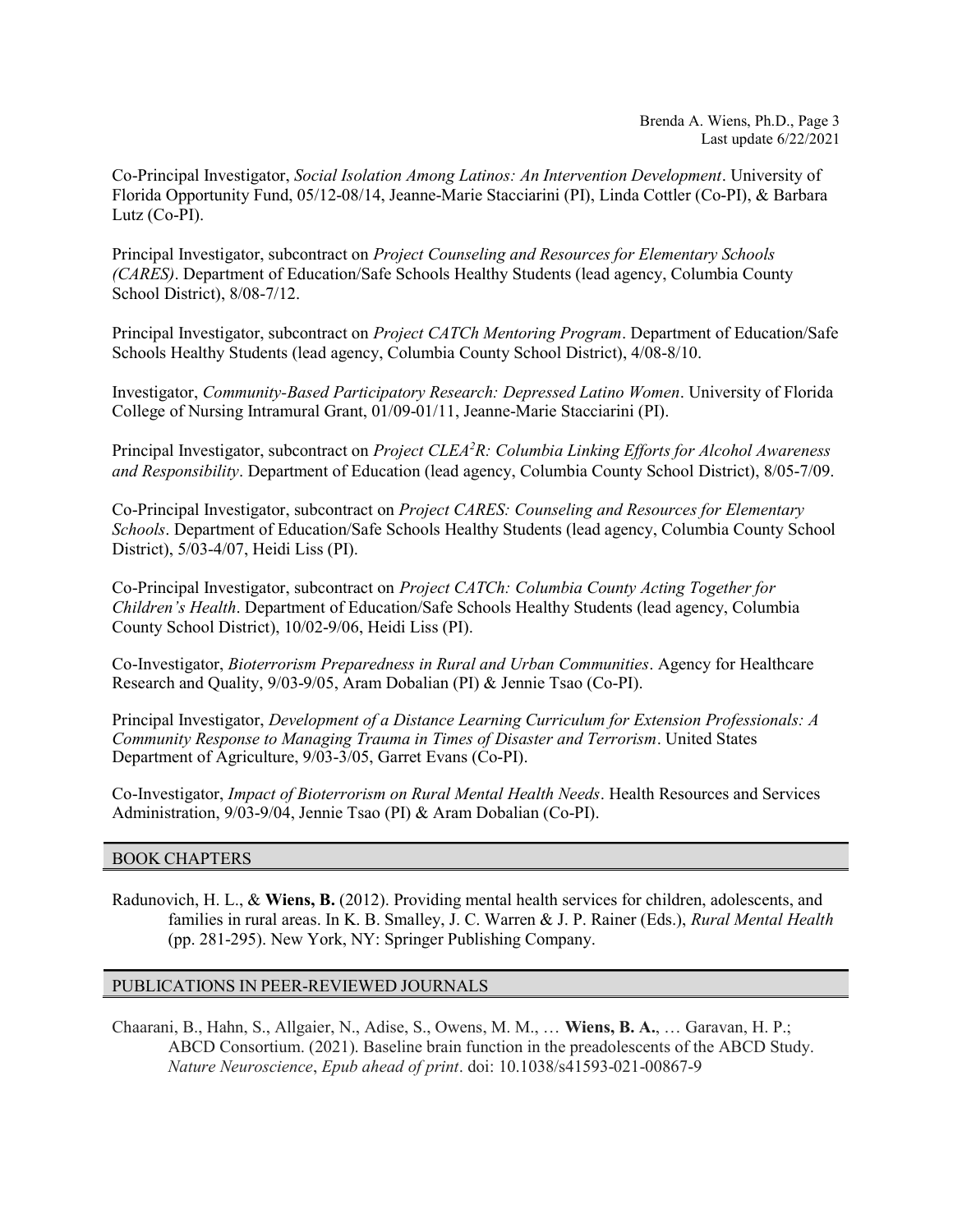- Stacciarini, J. M. R., Vacca, R., Wiens, B., Loe, E., LaFlam, M., Pérez, A., & Locke, B. (2016). FBO leaders' perceptions of the psycho-social contexts for rural Latinos. Issues in Mental Health Nursing, 37, 19-25. doi:10.3109/01612840.2015.1076914
- Mao, L., Stacciarini, J. M. R., Smith, R., & Wiens, B. (2015). An individual-based rurality measure and its health application: A case study of Latino immigrants in North Florida, USA. Social Science & Medicine, 147, 300-308. doi:10.1016/j.socscimed.2015.10.064
- Stacciarini, J. M. R., Smith, R., Garvan, C. W., Wiens, B., & Cottler, L. B. (2015). Rural Latinos' mental wellbeing: A mixed-methods pilot study of family, environment and social isolation factors. Community Mental Health Journal, 51, 404-413. doi:10.1007/s10597-014-9774-z
- Stacciarini, J. M. R., Smith, R. F., Wiens, B., Perez, A., Locke, B., & LaFlam, M. (2015). I didn't ask to come to this country...I was a child: The mental health implications of growing up undocumented. Journal of Immigrant and Minority Health, 17, 1225-1230. doi:10.1007/s10903- 014-0063-2
- Toledano, S., Werch, B. L., & Wiens, B. A. (2015). Examining relations among self-concept domains and peer aggression. Journal of School Violence, 14, 405-423. doi:10.1080/15388220.2014.935386
- Milligan, E. W., Radunovich, H. L., & Wiens, B. A. (2012). School violence exposure and adolescent substance use: A rural investigation. Graduate Student Journal of Psychology, 14, 30-36.
- Dempsey, A. G., Haden, S. C., Goldman, J., Sivinski, J., & Wiens, B. A. (2011). Relational and overt victimization in middle and high schools: Associations with suicidality. Journal of School Violence, 10, 374-392. doi:10.1080/15388220.2011.602612
- Stacciarini, J. R., Wiens, B., Coady, M., Schwait, A. B., Perez, A., Locke, B., … Bernardi, K. (2011). CBPR: Building partnerships with Latinos in rural areas for a wellness approach to mental health. Issues in Mental Health Nursing, 32, 486-492. doi:10.3109/01612840.2011.576326
- Stacciarini, J. R., Shattell, M. M., Coady, M., & Wiens, B. A. (2011). Review: Community-based participatory research approach to address mental health in minority populations. Community Mental Health Journal, 47, 489-497. doi:10.1007/s10597-010-9319-z
- Wiens, B. A., Haden, S. C., Dean, K., & Sivinski, J. (2010). The impact of peer victimization and aggression on substance use in rural adolescents. Journal of School Violence, 9, 271-288. doi:10.1080/15388220.2010.483180
- Stern, M. K., & Wiens, B. A. (2009). Ethnic differences in adolescent perceptions of harm and attitudes towards substance use. Journal of Ethnicity in Substance Abuse, 8, 54-69.
- Wack, E., Radunovich, H. L., & Wiens, B. A. (2009). Project CATCh: Evaluation of a model of care coordination and service delivery for children. Journal of Rural Community Psychology, E12(1). Available from http://www.marshall.edu/JRCP/VE12%20N1/Radunovich%20JRCP.pdf
- Wiens, B. A., & Dempsey, A. (2009). Bystander involvement in peer victimization: The value of looking beyond aggressors and victims. Journal of School Violence, 8, 206-215.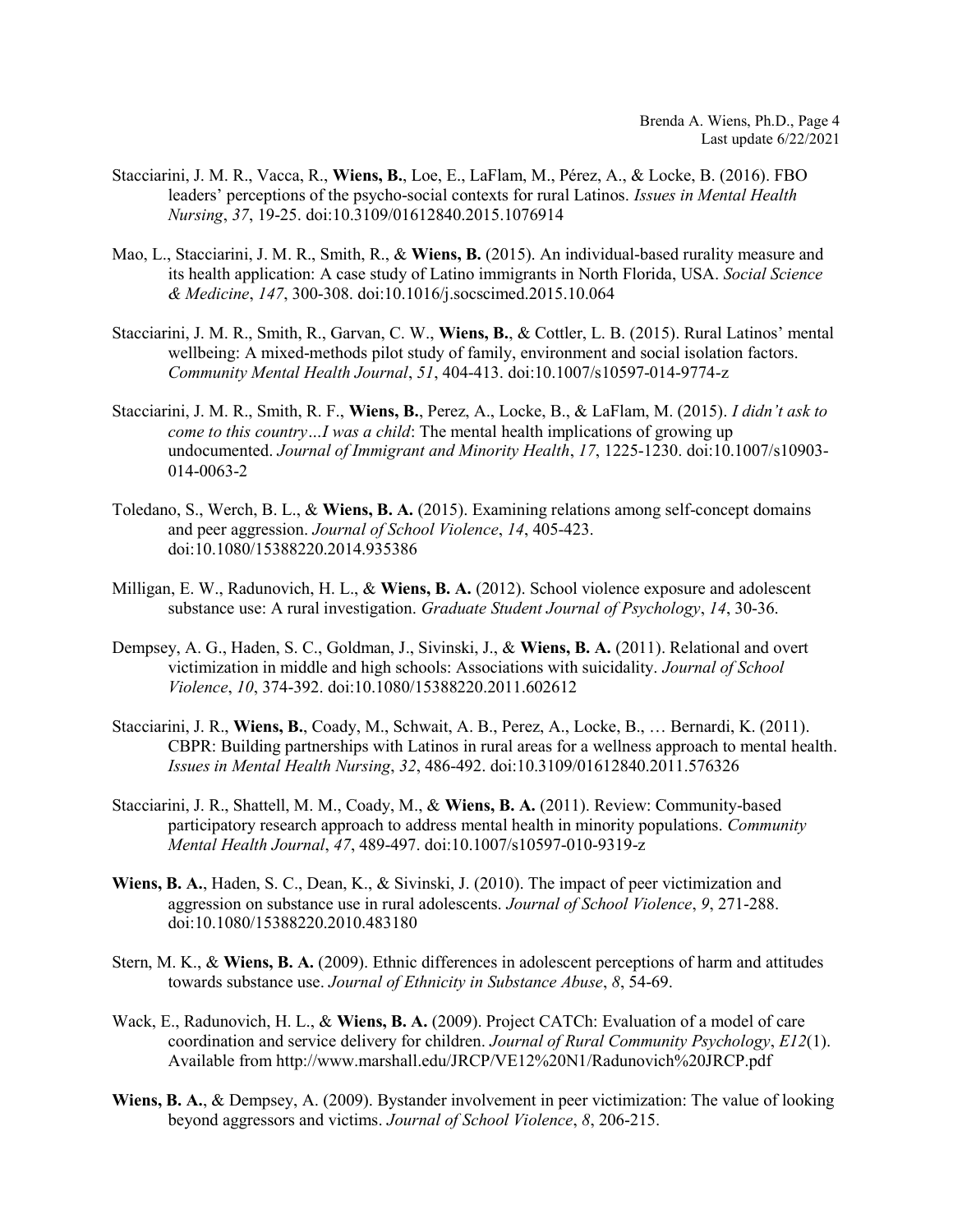doi:10.1080/15388220902910599

- Evans, G. D., Radunovich, H. L., Cornette, M. M., Wiens, B. A., & Roy, A. (2008). Implementation and utilization characteristics of a rural, school-linked mental health program. Journal of Child and Family Studies, 17, 84-97. doi:10.1007/s10826-007-9148-z
- Keeley, M. L., & Wiens, B. A. (2008). Family influences on treatment refusal in school-linked mental health services. Journal of Child and Family Studies, 17, 109-126. doi:10.1007/s10826-007-9141-6
- Wiens, B. A., Evans, G. D., Radunovich, H. L., Torres, N. I., Rozensky, R. H., Perri, M. G., & Janicke, D. (2007). A collaboration between Extension and Psychology to improve health for rural Americans: The National Rural Behavioral Health Center. Journal of Rural Community Psychology, E10(1). Available from http://www.marshall.edu/jrcp/ARCHIVES/V10%20N1/Wiens/Wiens.pdf
- Evans, G. D., Reader, S., Liss, H. J., Wiens, B. A., & Roy, A. (2006). Implementation of an aggressive random drug testing policy in a rural high school: Student attitudes regarding program fairness and effectiveness. Journal of School Health, 76(9), 452-458.
- Tsao, J. C. I., Dobalian, A., Wiens, B. A., Gylys, J. A., Clawson, A., & Brooks, R. (2006). PTSD and substance abuse: Unrecognized sequelae of bioterrorism in rural primary care providers. Southern Medical Journal, 99(8), 817-822.
- Tsao, J. C. I., Dobalian, A., Wiens, B. A., Gylys, J. A., & Evans, G. D. (2006). Posttraumatic stress disorder in rural primary care: Improving care for mental health following bioterrorism. The Journal of Rural Health, 22, 78-82.
- Tsao, J. C. I., Dobalian, A., Wiens, B. A., Gylys, J. A., De Leon, J. M., & Menendez, S. M. (2005). Educational intervention to improve rural primary care providers' knowledge of PTSD after bioterrorism. Depression and Anxiety, 22, 242-243.
- Wiens, B. A., Evans, G. D., Tsao, J. C. I., & Liss, H. J. (2004, April). Triumph Over Tragedy, Second Edition: A curriculum for Extension professionals responding to disasters and terrorism. Journal of Extension, 42(2). Available from http://www.joe.org/joe/2004april/tt8.shtml
- Wiens, B. A., & Gilbert, B. O. (2000). An examination of a childhood cancer stereotype. *Journal of* Pediatric Psychology, 25, 151-159.
- Wiens, B. A., & Kellogg, J. S. (2000). Implementation of a therapy group at a camp in Southern Illinois for children with burn injuries. Journal of Burn Care and Rehabilitation, 21, 281- 287.

## OTHER PUBLICATIONS AND CURRICULA

Wiens, B. A., & Rozensky, R. H. (2006). Assisting rural employees following critical events. Journal of Employee Assistance, 36(2), 21-23.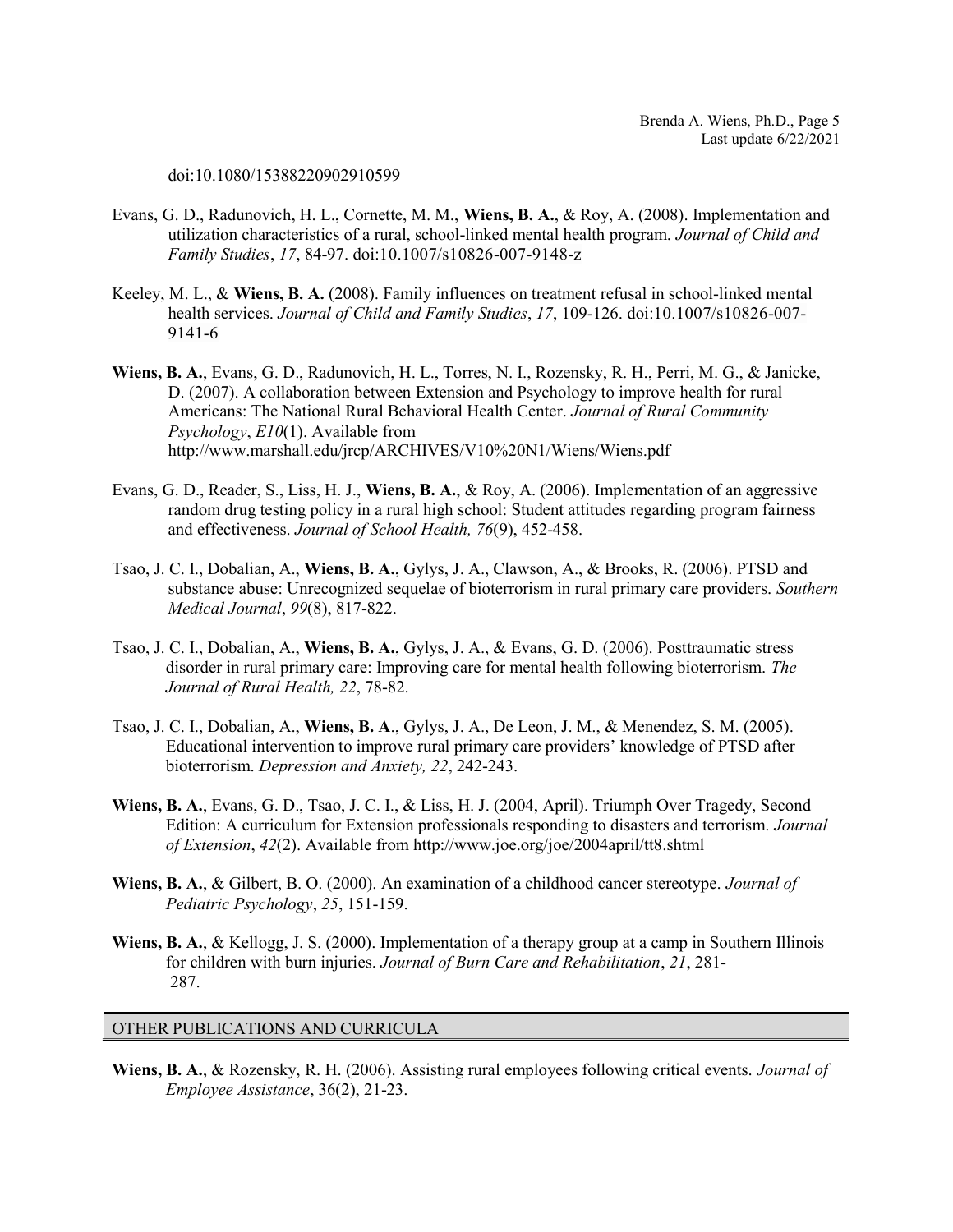- **Wiens, B. A., & Evans, G. D. (2006).** Triumph over tragedy,  $2^{nd}$  edition: A community response to managing trauma in times of disaster and terrorism, CD/DVD training curriculum. Gainesville, FL: IFAS Communication Services.
- Evans, G. D., & Wiens, B. A. (Eds.). (2004). Triumph over tragedy,  $2^{nd}$  edition: A community response to managing trauma in times of disaster and terrorism. Gainesville, FL: National Rural Behavioral Health Center.

#### MANUSCRIPTS IN PREPARATION

Biggs, B., Cashel, M. L., Combs, A., Kibby, M., Parris, K., Self, M., Stough, C., Tompson, M., & Wiens, B. (authorship order TBD). (2021). A description of current training practices in clinical child and adolescent psychology. Manuscript in preparation.

#### CONFERENCE PRESENTATIONS

- Stacciarini, J. R., Alvarez, M., Page, V., Wiens, B., Coady, M., Schwait, A., Locke, B., LaFlam, M., Perez, A., Pogue, T. W., & Bernardi, K. (2010, March). CBPR methods: Which instrument is telling the truth? Paper presented at the Society for Applied Anthropology 2010 Annual Meeting, Merida, Mexico.
- Clary, J. M., Freeman, N., Sadler, L., & Wiens, B. A. (2006, November). Developing support groups for Hurricane Katrina victims in the Mississippi Gulf Coast: A discussion of the Mississippi Extension project, "Communities Caring for Families". Paper presented at the 2006 Annual Meeting of the Extension Disaster Education Network, Nashville, TN.
- Keeley, M. L., & Wiens, B. A. (2006, August). Treatment outcomes and predictors of attrition in a rural school-linked mental health program. Paper presented at the National Association for Rural Mental Health conference, San Antonio, TX.
- Liss, H. J., Wiens, B. A., Dean, K., Murphy, C., Hamel-Lambert, J., Johannes, L., & Salcedo, O. (2006, February). Developing successful research and clinical collaborations with school districts: A roundtable discussion of pitfalls, strategies, and suggestions. Topical discussion at the 19th Annual Research Conference: A System of Care for Children's Mental Health--Expanding the Research Base, Tampa, FL.
- Wiens, B. A., & Beaulieu, B. (2006, February). Triumph over tragedy: A community response to managing trauma in times of disaster and terrorism. Workshop presented at the National Association of Community Development Extension Professionals Conference, San Antonio, TX.
- Christian, H., Liss, H., Wiens, B., & Budzynski, A. (2005, April). Program planning and evaluation of *violence prevention programs.* Paper presentation at the  $37<sup>th</sup>$  Annual Convention of the National Association of School Psychologists, Atlanta, GA.
- Dean, K. L., Murphy, C. E., Wack, E., Liss, H. J., & Wiens, B. A. (2005, March). *Project CATCh*: Examining a community- and school-based model for prevention and mental health services in a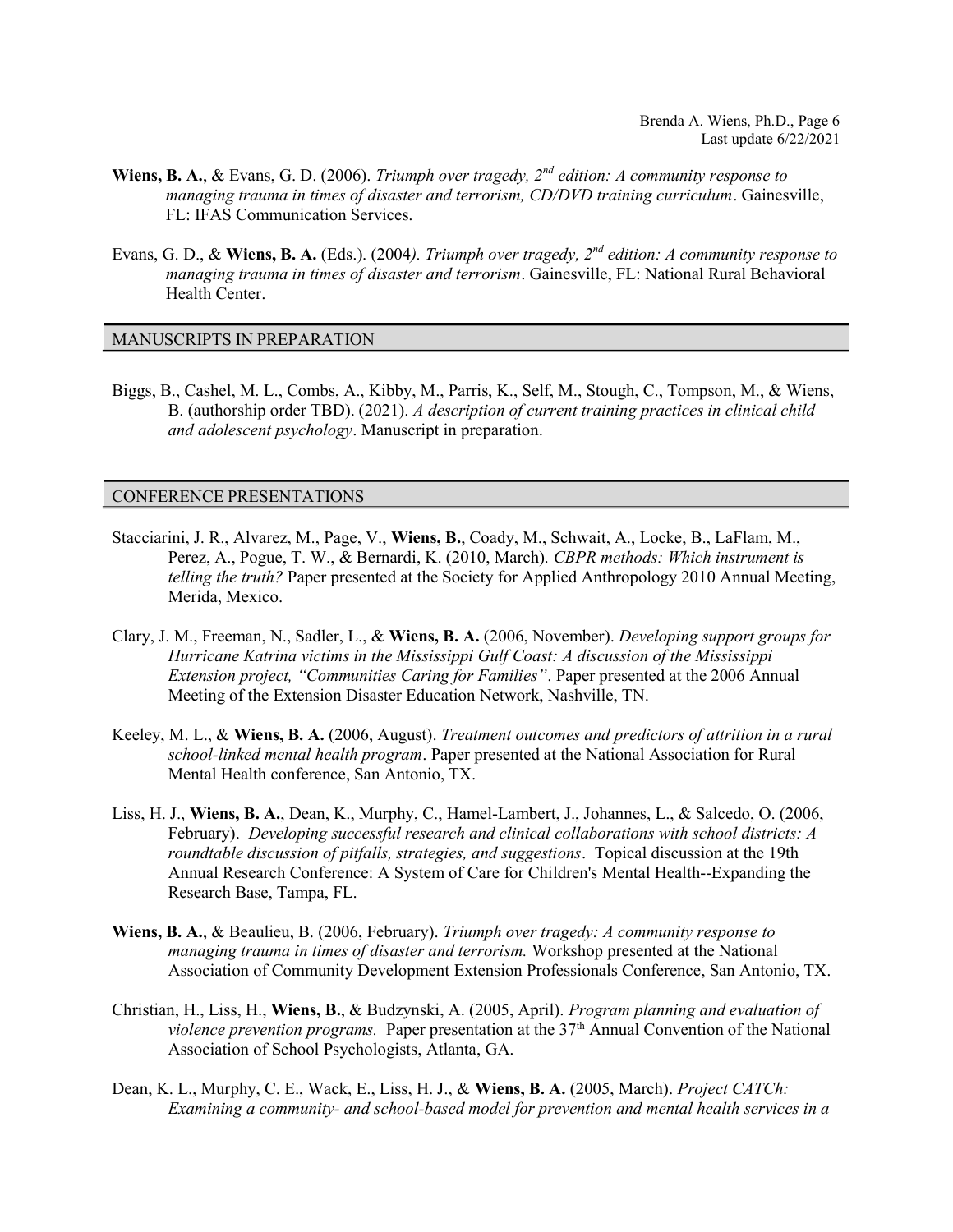rural community. Paper presented at the 18th Annual Research and Training Center for Children's Mental Health Conference, Tampa, FL.

- Evans, G. D., Liss, H. J., & Wiens, B. A. (2004, November). Implementation and outcome in a schoollinked model of mental health and prevention services. Roundtable presentation at the Association for the Advancement of Behavior Therapy Conference, New Orleans, LA.
- Wiens, B. A., Wack, E., Kovach, H., Evans, G. D., & Liss, H. J. (2004, October). An innovative model for coordinating mental health, community, and school services for children: The prevention management team. Paper presented at the Kansas Conference in Clinical Child and Adolescent Psychology, Lawrence, KS.
- Wiens, B. A., & Evans, G. D. (2004, October). Demonstration of a distance learning curriculum for Extension professionals: "Triumph Over Tragedy, Second Edition: A Community Response to Managing Trauma in Times of Disaster and Terrorism" CD/DVD training curriculum. Paper presented at the 10<sup>th</sup> Annual Meeting of the Extension Disaster Education Network, State College, PA.
- Evans, G. D. & Wiens, B. A. (2004, October). Strategies for improving community-based, mental health responses to natural disasters and terrorism. Paper presented at the Annual Conference of the Florida Association of Family and Consumer Educators. Tallahassee, FL.
- Christian, H., Liss, H. J., Evans, G. D., & Wiens, B. A. (2004, October). Use of video to enhance social skill development in elementary students. Paper presented at the 9th Annual Conference on Advancing School-Based Mental Health, Dallas, TX.
- Evans, G. D., Liss, H. J., Wiens, B. A., & Meikle, H. (2003, October). The UF Family Support Service: Characteristics and outcome of a rural, school-linked model of mental health care. Paper presented at the 8<sup>th</sup> Annual Conference on Advancing School-Based Mental Health, Portland, OR.
- Wiens, B. A., & Evans, G. D. (2003, May). Triumph over tragedy: A community response to postdisaster stress for extension professionals. Workshop conducted at the Cooperative State Research, Education, and Extension Service CYFAR Conference, Minneapolis, MN.

## INVITED PRESENTATIONS

- Wiens, B. A., & Breland, J. (2007, April). Extension's involvement in disasters, a state perspective. Invited session at the 2007 Public Issues Leadership Development Conference, Arlington, VA.
- Rosmann, M., Wiens, B. A., & Kuhjada, M. (2006, October). Mental health issues in rural agricultural communities. Invited panel presentation at the North American Agromedicine Consortium 19<sup>th</sup> Annual Meeting, Tuscaloosa, AL.
- Wiens, B. A., Evans, G. D., Sears, S., Tsao, J. C. I., & Stamm, B. H. (2003, July). Making sense of chaos: Rural community mental health responses to disaster, trauma, and terrorism. Invited workshop conducted at the National Association for Rural Mental Health conference, Orlando, FL.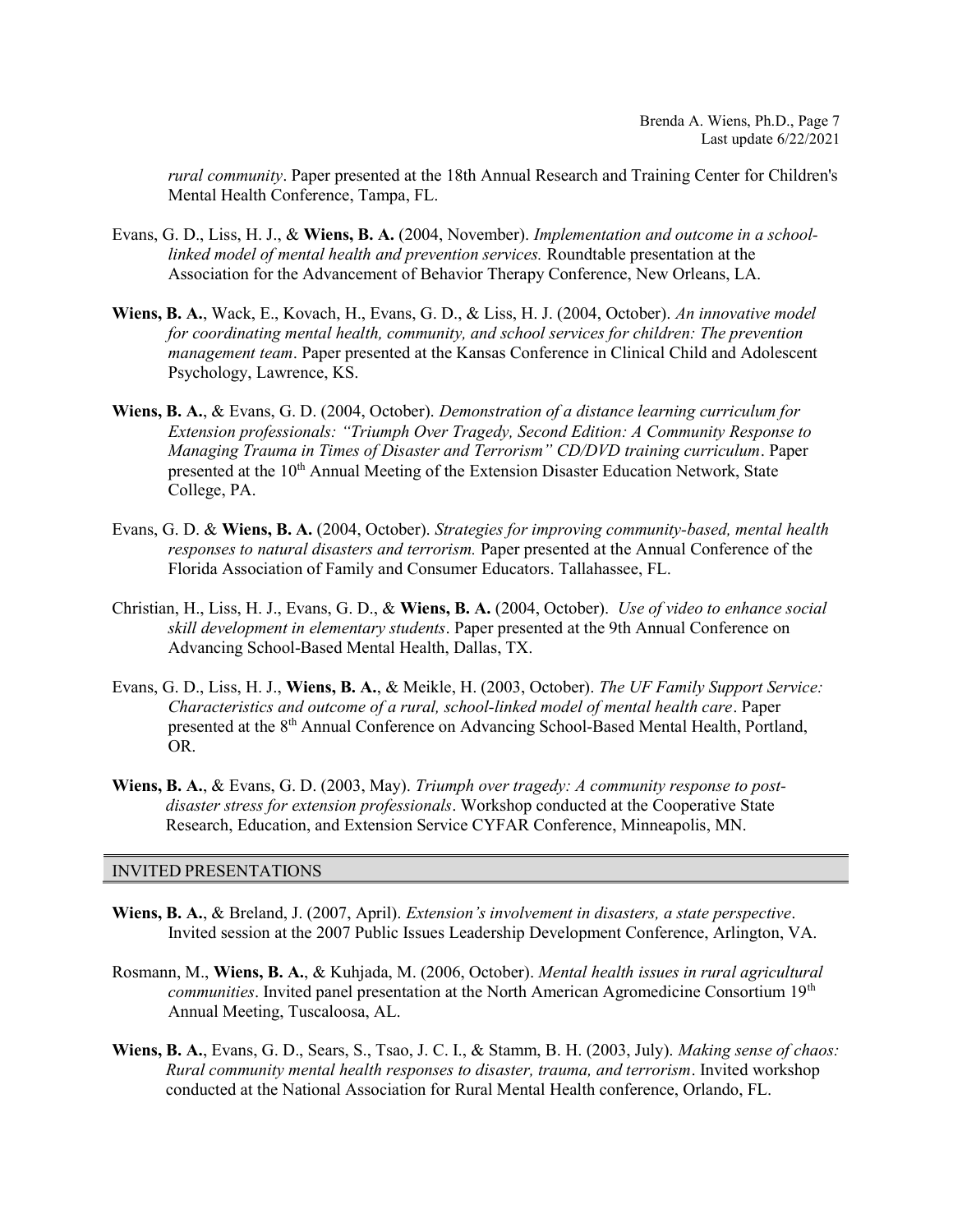Wiens, B. A., Evans, G. D., Tsao, J. C. I., Liss, H. J., Stamm, B. H., Larsen, D., Davis-Griffel, K. S., and Meikle, H. (2003, July). Making sense of chaos: Rural community mental health responses to disaster, trauma, and terrorism. Invited pre-conference workshop conducted at the National Association for Rural Mental Health conference, Orlando, FL.

## POSTER PRESENTATIONS

- Wiens, B. A., Stacciarini, J. R., Garvan, C., Smith, R., & McBroom, J. (2014, October). Psychometrics of a short form of the Family Environment Scale in Immigrant Latino Families. Poster presented at the National Conference in Clinical Child and Adolescent Psychology, Lawrence, KS.
- Stacciarini, J. M. R., Smith, R. & Wiens, B. (2013, August). Social environment, social isolation and mental health in rural Latino adolescents. Poster presented at the 6th Annual Clinical and Translational Science Award (CTSA) National Conference, Bethesda, MD.
- Munoz, J. R., & Wiens, B. A. (2013, April). Examining whether cyber victimization is a significant predictor of anxiety when accounting for the effects of traditional peer victimization. Poster presented at the National Conference in Pediatric Psychology, New Orleans, LA.
- Rozensky, R.H., Wiens, B.A., and the Faculty, Graduate Students, Interns, Postdoctoral Fellows, and Staff of the Department of Clinical and Health Psychology. (2013, January). Training the next generation of psychologists in interprofessional practice. Poster session presented at the 2013 Conference of the Association of Psychologists in Academic Health Centers, Nashville, TN.
- Munoz, J. R., & Wiens, B. A. (2012, October). Examining different forms of peer aggression and victimization and their relations with social functioning and anxiety. Poster presented at the National Conference in Clinical Child and Adolescent Psychology, Lawrence, KS.
- Rozensky, R. H., & Wiens, B. A. (2012, August). Training the next generation of psychologists in interprofessional practice. Poster presented at the American Psychological Association Annual Convention, Orlando, FL.
- Wiens, B., Radunovich, H., & Stern, M. (2011, April). Student perceptions of a school random drug testing program across time. Poster presented at The National Conference in Pediatric Psychology, San Antonio, TX.
- Wiens, B., Rosado, J., & Davis, E. (2011, April). Relations between adolescent perceptions regarding alcohol and rates of alcohol use in a rural sample. Poster presented at The National Conference in Pediatric Psychology, San Antonio, TX.
- Valbrun, B., & Wiens, B. (2010, November). Relationship between peer victimization and attitudes toward school: The role of ethnicity. Poster presented at the 2010 Annual Biomedical Conference for Minority Students, Charlotte, NC.
- Wiens, B., Stacciarini, J., Coady, M., Davis, E., Page, V., Perez, A., LaFlam, M., Locke, B., & Schwait, A. (2010, October). Cultural considerations for measuring depression and self-concept in immigrant Latino children: Findings from a rural community. Poster presented at The Kansas Conference in Clinical Child and Adolescent Psychology, Lawrence, KS.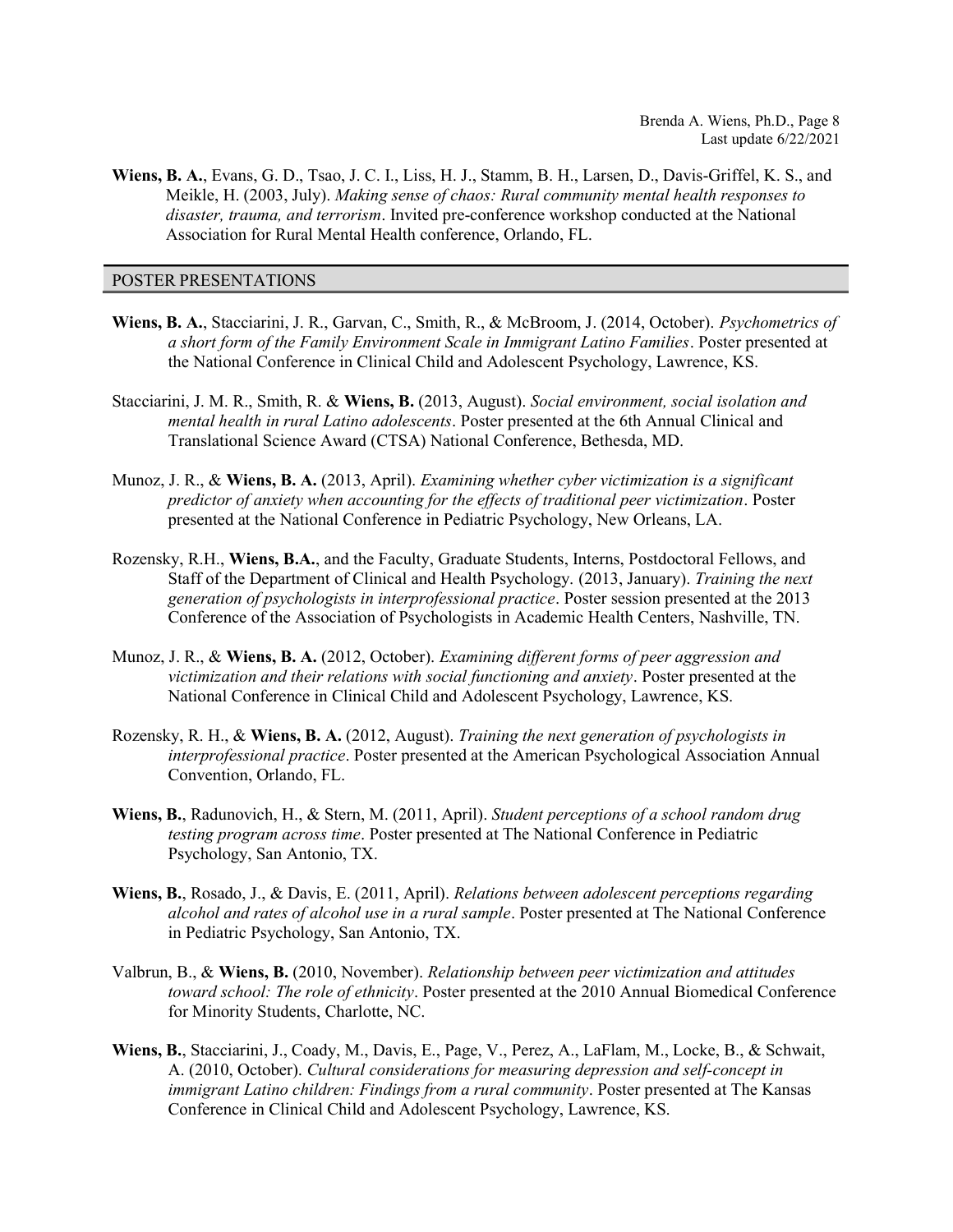- Rosado, J., & Wiens, B. (2010, October). Impact of abuse on externalizing symptoms in children: Findings from a rural school sample. Poster presented at The Kansas Conference in Clinical Child and Adolescent Psychology, Lawrence, KS.
- Rosado, J., Wiens, B., Davis, E., & Stern, M. (2010, October). Adolescent self-injury in a rural community sample. Poster presented at The Kansas Conference in Clinical Child and Adolescent Psychology, Lawrence, KS.
- Davis, E., & Wiens, B. (2010, October). Predicting treatment initiation in a rural, school-referred sample. Poster presented at The Kansas Conference in Clinical Child and Adolescent Psychology, Lawrence, KS.
- Stacciarini, J. R., Wiens, B., Alvarez, M., Locke, B., Coady, M., Page, V., Pogue, T., Perez, A., LaFlam, M., Schwait, A., & Ortiz, M. (2010, February). Community-based participatory research: Approaching mental health among low-income Latinos in rural areas. Poster presented at the  $24<sup>th</sup>$ Annual Conference of the Southern Nursing Research Society, Austin, TX.
- Stacciarini, J. R., Bernardi, K., Page, V., Wiens, B., Coady, M., Alvarez, M., Locke, B., LaFlam, M., Schwait, A., Perez, A., Pogue, T., & Ortiz, M. (2009, October). Community-based participatory research: Depression among rural Latinos. Poster presented at the American Psychiatric Nurses Association 23rd Annual Conference, Charleston, SC.
- Matias, E., & Wiens, B. A. (2009, April). Relationship of peer violence to suicidality in adolescents. Poster presented at the Annual Public Health and Health Professions Research Day at the University of Florida, Gainesville, FL.
- Rosado, J., & Wiens, B. A. (2009, April). The relationship between self-harm and substance use in adolescents. Poster presented at the Annual Public Health and Health Professions Research Day at the University of Florida, Gainesville, FL.
- Dempsey, A. G., Larmore, A. E., & Wiens, B. (2008, August). Bystander involvement in school peer victimization. Poster presented at the American Psychological Association Annual Convention, Boston, MA.
- Stern, M. K., & Wiens, B. A. (2008, August). Ethnic differences in adolescent perceptions of and attitudes towards substance use. Poster presented at the American Psychological Association Annual Convention, Boston, MA.
- Dempsey, A. G., Haden, S. C., Goldman, J., Sivinski, J. A., & Wiens, B. (2008, April). Relational and overt victimization in schools: Association with suicidality, violence, and perceptions of school safety. Poster presented at the National Conference in Child Health Psychology, Miami Beach, FL.
- Stern, M., Kiker, K., Goldman, J., & Wiens, B. (2008, April). Correlates between adolescents' perceptions of parental punishment and clear rule setting with perceptions of harm/attitudes towards substance use and rates of use. Poster presented at the National Conference in Child Health Psychology, Miami Beach, FL.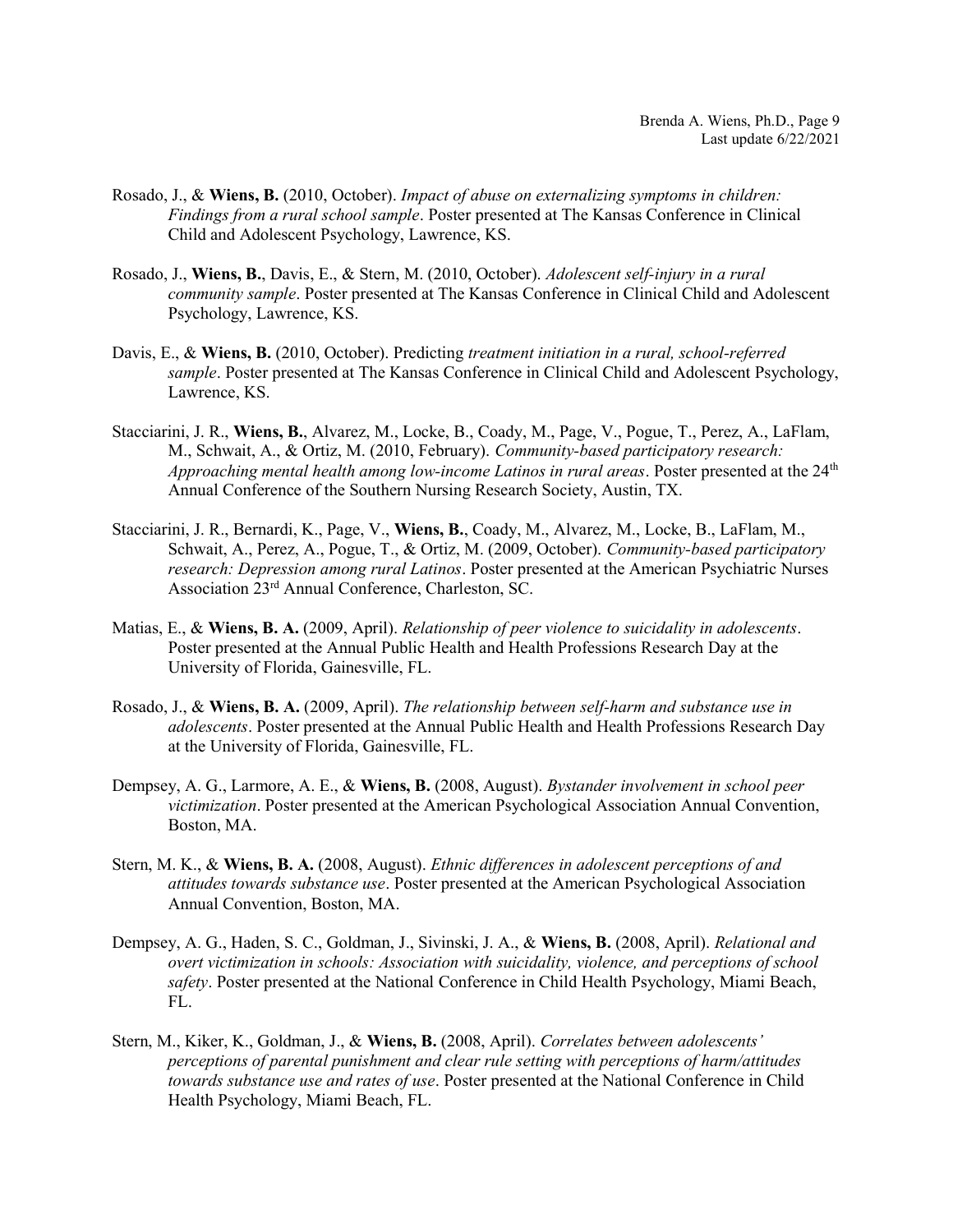- Radunovich, H. L., & Wiens, B. A. (2007, June). Family therapy outcomes for a school-linked mental health service. Poster presented at the Fourth Annual Summer Institute of the Family Research Consortium IV, Durham, NC.
- Stern, M. K., & Wiens, B. A. (2007, April). Ethnic differences in adolescent perceptions of harm and attitudes towards substance use. Poster presented at the Annual Public Health and Health Professions Research Day at the University of Florida, Gainesville, FL.
- Dobalian, A., Tsao, J. C. I., Wiens, B. A., De Leon, J. M., & Duncan, R. P. (2006, September). Training and delivery of behavioral health services following mass trauma events. Poster presented at the 36th Annual Congress of the European Association for Behavioural and Cognitive Therapy, Paris, France.
- Tsao, J. C. I., Dobalian, A., Wiens, B. A., Gylys, J. A., Clawson, A., & Brooks, R. (2006, September). Posttraumatic stress disorder and substance use: Unrecognized consequences of bioterrorism among primary care providers in the United States. Poster presented at the 36th Annual Congress of the European Association for Behavioural and Cognitive Therapy. Paris, France.
- Sivinski, J., Dempsey, A., & Wiens, B. (2006, August). The relationship of gender, age, and ethnicity to rural bullying behaviors. Poster presented at the American Psychological Association conference, New Orleans, LA.
- Sivinski, J., Wiens, B. A., & Liss, H. J. (2006, April). Domestic violence as a predictor of bullying behaviors in rural adolescents. Poster presented at the National Conference on Child Health Psychology, Gainesville, FL.
- Wiens, B. A., & Liss, H. J. (2006, April). Effectiveness of random drug-testing programs (RDT) in schools: An evaluation of student perceptions of RDT and substance use behaviors. Poster presented at the National Conference on Child Health Psychology, Gainesville, FL.
- Dean, K. L., Wiens, B. A., Liss, H. J., & Stein, B. D. (2006, February). *Violence exposure rates and* trauma symptoms among rural youth. Poster presented at the 19th Annual Research Conference: A System of Care for Children's Mental Health--Expanding the Research Base, Tampa, FL.
- Keeley, M. L., & Wiens, B. A. (2006, February). Child and family predictors of absenteeism among atrisk students. Poster presented at the 19th Annual Research Conference: A System of Care for Children's Mental Health--Expanding the Research Base, Tampa, FL.
- Tsao, J. C. I., Dobalian, A., Wiens, B. A., Gylys, J. A., De Leon, J. M., & Menendez, S. M. (2005, March). An educational intervention to improve rural primary care providers knowledge of PTSD following bioterrorism. Poster presented at the Anxiety Disorders Association of America  $25<sup>th</sup>$ Annual Conference, Seattle, WA.
- Tsao, J. C. I., Dobalian, A., Wiens, B. A., Gylys, J. A., Putzer, J. G., Menendez, S. M., & Evans, G. D. (2004, November). Rural primary care providers' knowledge of PTSD following bioterrorism. Poster presented at the International Society for Traumatic Stress Studies 20th Annual Meeting, New Orleans, LA.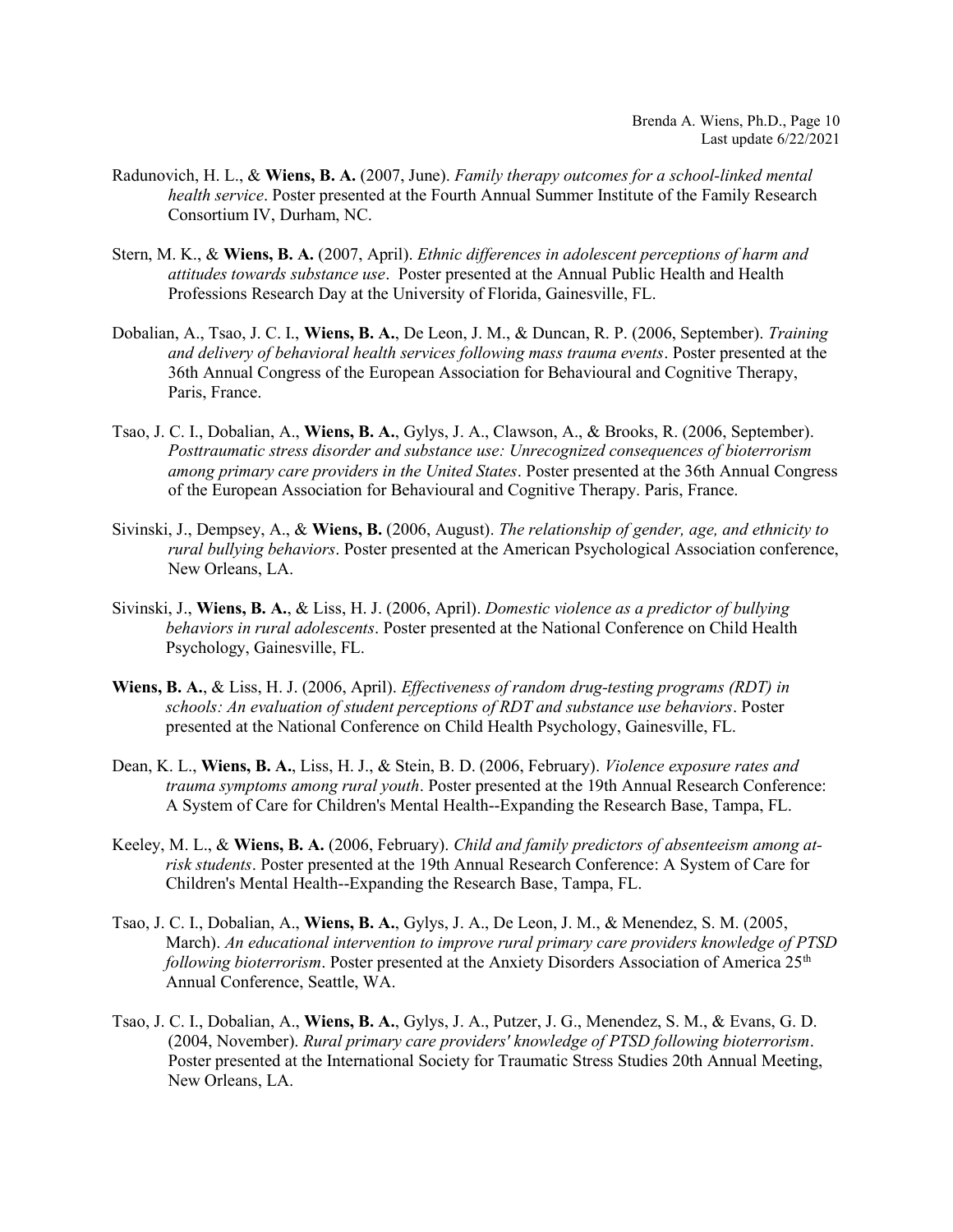- Wiens, B. A., Alvarez, H., Reader, S. K., Evans, G. D., & Johnston, J. R. (2004, October). School-based prevention of peer victimization: Outcomes and implications. Poster session presented at the Kansas Conference in Clinical Child and Adolescent Psychology, Lawrence, KS.
- Reader, S. K., Evans, G. D., Roy, A., Wiens, B. A., & Liss, H. J. (2004, October). Student attitudes toward a school-based random drug testing program. Poster session presented at the Kansas Conference in Clinical Child and Adolescent Psychology, Lawrence, KS.
- Wiens, B. A., & Gilbert, B. O. (2004, April). Relations between injury-specific teasing and adjustment in children with burn injuries. Poster session presented at the National Conference on Child Health Psychology, Charleston, SC.
- Evans, G. D., Wiens, B. A., & Sears, S. (2003, August). Triumph Over Tragedy: A model for comprehensive community mental health responses to disaster, trauma, and terrorism. Poster session presented at the American Psychological Association conference, Toronto, ON.
- Wiens, B. A., & Kellogg, J. S. (2000, October). Implementing a therapy group at a camp for children with burn injuries in Southern Illinois. Poster session presented at the Kansas Conference on Clinical Child Psychology, Lawrence, KS.
- McCann, K., Wiens, B., Bishop, K., Woodward, J., Bunce, D., & Corcoran, K. (1999, August). Relationship between child adjustment and parenting practices for children living in a domestic violence shelter. Poster session presented at the American Psychological Association conference, Boston, MA.
- Wiens, B. A., & Gilbert, B. O. (1998, October). A re-examination of a childhood cancer stereotype: Methodological confound or actual stereotype? Poster session presented at the Kansas Conference on Clinical Child Psychology, Lawrence, KS.

## COMMUNITY PRESENTATIONS

- Wiens, B. A. (2013, June). Selected survey results from spring 2012: Columbia County Schools. Invited presentation given to the Columbia County Safe and Drug Free Schools/Tobacco Coalition, Lake City, FL.
- Wiens, B. A. (2012, January). Panel on bullying. Invited speaker for panel on bullying presented for Children's Medical Services nurses and staff, Gainesville, FL
- Wiens, B. A. (2009, October). Bullying in schools: Prevalence, impacts, and prevention/intervention approaches. Invited presentation given to teachers at Keystone Heights Jr./Sr. High School, Keystone Heights, FL.

#### **MENTORING**

Graduate Committee Activities

Role Student Research Topic Department Defense Date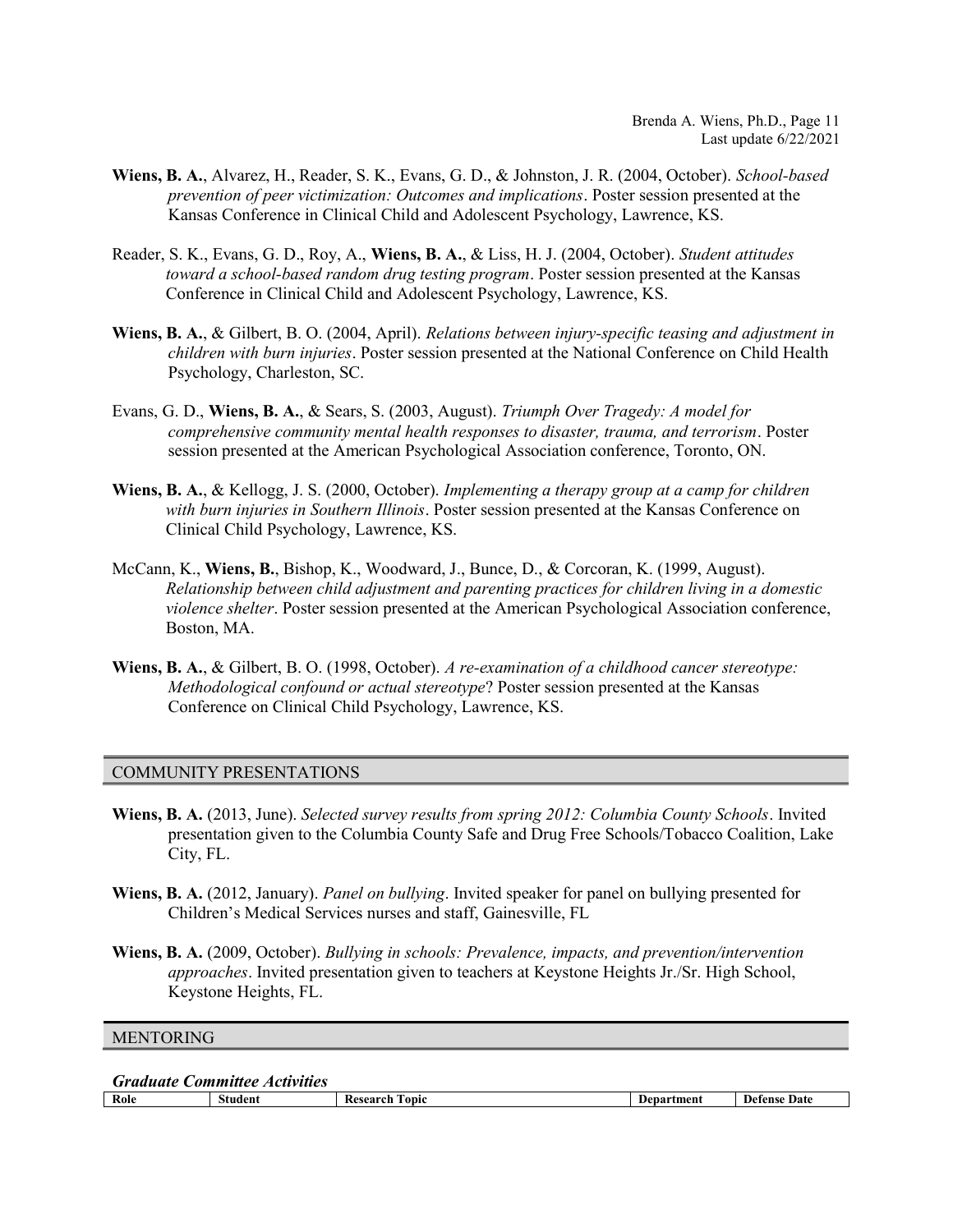#### Brenda A. Wiens, Ph.D., Page 12 Last update 6/22/2021

| Chair, Ph.D.<br><b>Committees</b>    | Daniel Gering                | Influences and Predictors of Stress Among Parents of<br>Children Diagnosed with Autism Spectrum Disorder                                                                        | Clinical &<br>Health Psych.   | April, 2019             |
|--------------------------------------|------------------------------|---------------------------------------------------------------------------------------------------------------------------------------------------------------------------------|-------------------------------|-------------------------|
|                                      | Carmen Edwards               | Evaluating the Efficacy of the Triple E Program: A<br>Behavior Management Training Program for Early<br>Childhood Educators                                                     | Clinical &<br>Health Psych.   | June, 2016              |
|                                      | Nadia Bhuiyan                | Improving Imitation Skills and Behavior of Children<br>Diagnosed with Autism Spectrum Disorder using Child<br>Directed Interaction Therapy                                      | Clinical &<br>Health Psych.   | June, 2015              |
|                                      | Eileen Matias Davis          | Perceived Barriers and Parental Adherence to<br>Recommendations Following Child Psychological<br>Assessment                                                                     | Clinical &<br>Health Psych.   | June, 2014              |
|                                      | Jennifer Rosado              | Examining Different Forms of Peer Aggression and<br>Victimization and their Relations with Social.<br>Psychological, and School Functioning                                     | Clinical $&$<br>Health Psych. | December, 2012          |
| Co-Chair, Ph.D.<br><b>Committees</b> | Jessica Spigner              | Project iPlay: The Consumer-Led Development of a<br>Web-based Application to Enhance Caregiver<br>Engagement and Skill Acquisition in Abbreviated<br>Parent-Training            | Clinical &<br>Health Psych.   | June, 2016              |
| Member, Ph.D.<br><b>Committees</b>   | Alexa Dixon                  | Students with Chronic Health Conditions: Teacher<br>Knowledge, Confidence, and Special Education<br>Provisions                                                                  | School<br>Psychology          | projected July,<br>2021 |
|                                      | Rachel Sweenie               | Intergenerational Coping and Resilience in Pediatric<br>Asthma                                                                                                                  | Clinical &<br>Health Psych.   | May, 2021               |
|                                      | <b>Brittany Bailey</b>       | Examining Parental ADHD Symptomology, Executive<br>Dysfunction, and Stress as Barriers to Engagement in<br>Parent-Child Interaction Therapy                                     | Clinical &<br>Health Psych.   | May, 2021               |
|                                      | Callie Gilchrest             | Examining the Relationship Between Student and<br>Teacher Perceptions of Student-Teacher Relationships<br>and Executive Functioning in Preschoolers                             | School<br>Psychology          | July, 2020              |
|                                      | Kacey Gilbert                | Equivalency of the Traditional and Q-Interactive<br>Administration Formats of the WISC-V: Results of an<br>Independent Study                                                    | School<br>Psychology          | July, 2020              |
|                                      | Christopher Poitevien        | Parental Knowledge of Individual Education Plans and<br>Section 504 Student Supports for Disabilities                                                                           | School<br>Psychology          | June, 2020              |
|                                      | Christy Karabetian           | The Effect of Obesity on Accelerometry-measured<br>Physical Activity Following Surgery for Gynecologic<br>Malignancies                                                          | Clinical $&$<br>Health Psych. | July, 2017              |
|                                      | Melissa Laitner              | Rurality and the Prevalence of Obesity and Obesity-<br>related Conditions, 1988-2014                                                                                            | Clinical &<br>Health Psych.   | June, 2017              |
|                                      | Manal Alabduljabbar          | Longitudinal Effects of Family-Based Behavioral<br>Treatment of Obesity: Child and Family Characteristics<br>that Influence Children's Eating Attitudes and<br><b>Behaviors</b> | Clinical &<br>Health Psych.   | September, 2016         |
|                                      | Kristen Merrill              | Examining the Effectiveness and Feasibility of a<br>Social Problem-Solving Intervention for Middle<br>School Students                                                           | Special<br>Education          | July, 2016              |
|                                      | Kristen Newell               | A Behavioral Lifestyle Intervention for Weight Gain<br>Prevention in College Women                                                                                              | Clinical $&$<br>Health Psych. | March, 2016             |
|                                      | Peter Nguyen                 | Structural and Functional Connectivity as Predictors of<br>Working Memory Performance                                                                                           | Clinical &<br>Health Psych.   | June, 2015              |
|                                      | <b>Bridget Armstrong</b>     | The Impact of the Built Environment on a Family-<br>based Lifestyle Intervention for Overweight and Obese<br>Rural Children                                                     | Clinical &<br>Health Psych.   | May, 2015               |
|                                      | Laura (Telepak)<br>Trinastic | Sleep Disturbance as a Predictor for Psychosocial<br>Symptoms Following Surgery for Gynecologic Cancer:<br>A Focus on Intra-individual Variability                              | Clinical &<br>Health Psych.   | May, 2015               |
|                                      | Page Klitzman                | Individual and Family Factors Associated with<br>Pharmacological and Behavioral Adherence in<br>Pediatric Sickle Cell Disease                                                   | Clinical &<br>Health Psych.   | April, 2015             |
|                                      | Kaitlyn Powers               | Cognitive, Behavioral, and Emotional Variables as<br>Predictors of Adaptive Functioning in Childhood                                                                            | Clinical &<br>Health Psych.   | September, 2014         |
|                                      | Marissa Gowey                | Executive Functioning and Binge Eating in Overweight<br>and Obese Youth                                                                                                         | Clinical &<br>Health Psych.   | May, 2014               |
|                                      | Danielle Graef               | Sleep & Social-ecological Influences of Quality of Life<br>in Overweight Rural Youth Using a Risk-resistance<br>Framework                                                       | Clinical &<br>Health Psych.   | July, 2013              |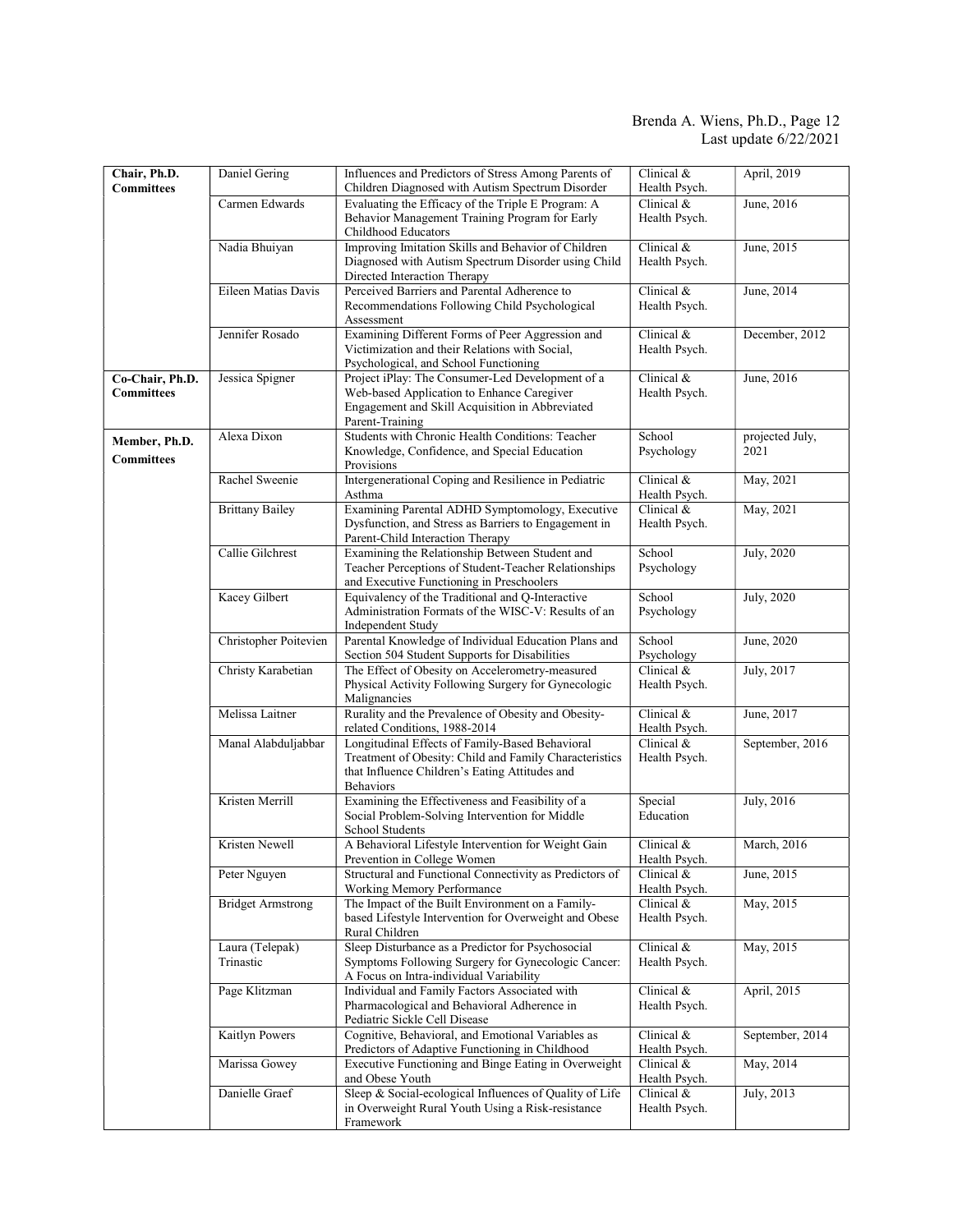#### Brenda A. Wiens, Ph.D., Page 13 Last update 6/22/2021

|                                            | Amanda N'zi          | Child Directed Interaction Training with Kinship<br>Caregivers: An Evaluation of Parenting Outcomes and<br>Caregiver Benefits                                                          | Clinical &<br>Health Psych.              | May, 2012      |
|--------------------------------------------|----------------------|----------------------------------------------------------------------------------------------------------------------------------------------------------------------------------------|------------------------------------------|----------------|
|                                            | Monica Stevens       | Child-directed Interaction Training with Relative<br><b>Foster Caregivers</b>                                                                                                          | Clinical $&$<br>Health Psych.            | August, 2011   |
|                                            | <b>Stacey Simon</b>  | Barriers and Correlates of Adherence in Pediatric<br>Obstructive Sleep Apnea                                                                                                           | Clinical &<br>Health Psych.              | December, 2010 |
|                                            | Zoe Swaine           | Racial Disparities in the Diagnosis and Treatment of<br>Depressive Disorders in Medicaid Primary Care                                                                                  | Clinical $&$<br>Health Psych.            | July, 2010     |
|                                            | Corissa Callahan     | Marines' Adaptation to Combat-Operational Stress                                                                                                                                       | Clinical $&$<br>Health Psych.            | May, 2010      |
|                                            | Melissa Stern        | Mediators of Driving Behaviors in Adolescents with<br><b>ADHD</b>                                                                                                                      | Clinical $&$<br>Health Psych.            | February, 2010 |
|                                            | Katie Kiker          | Parent-report Mania Rating Scales in an ADHD<br>Population                                                                                                                             | Clinical &<br>Health Psych.              | June, 2009     |
|                                            | Wendy Gray           | Improving Antiretroviral Medication Adherence<br>Among Adolescents with HIV: A Case Series Pilot<br>Intervention Study                                                                 | Clinical $&$<br>Health Psych.            | May, 2009      |
|                                            | Danny Duke           | A Multivariate Assessment of Adherence and<br>Glycemic Control in Youth with Type 1 Diabetes                                                                                           | Clinical $&$<br>Health Psych.            | May, 2008      |
|                                            | Kelly Walker Lowry   | Mechanisms of Self-Esteem<br>Change in Overweight Children<br>Participating in a Family-Based<br>Weight Management Program                                                             | Clinical $&$<br>Health Psych.            | July, 2007     |
| <b>Chair, Masters</b><br><b>Thesis</b>     | Eileen Matias        | Predicting Treatment Initiation in a Rural, School-<br>referred Sample                                                                                                                 | Clinical $&$<br>Health Psych.            | February, 2010 |
| <b>Committees</b>                          | Jennifer Rosado      | Impact of Abuse on Externalizing Symptoms in<br>Children: Findings From a Rural School Sample                                                                                          | Clinical $&$<br>Health Psych.            | February, 2010 |
|                                            | Mary Keeley          | Family Influences on Attrition in School-linked Mental<br>Health Services                                                                                                              | Clinical &<br>Health Psych.              | March, 2006    |
|                                            | Jennifer Sivinski    | Domestic Violence as a Predictor of Bullying and<br>Victimization Behaviors in Rural Adolescents                                                                                       | Clinical &<br>Health Psych.              | February, 2006 |
| Member,<br><b>Masters</b><br><b>Thesis</b> | <b>Brittany Rohl</b> | The UF Deep Brain Stimulation Cognitive Rating<br>Scale (DBS-CRS): Clinical Decision-Making,<br>Construct Validity, and Relation to DBS Surgery in<br>265 Patients                     | Clinical &<br>Health Psych.              | March, 2019    |
| <b>Committees</b>                          | Francesca Lopez      | Subjective Cognitive Impairment in Parkinson's<br>Disease: Evidence from the University of Florida-<br>Cognitive Function Questionnaire                                                | Clinical &<br>Health Psych.              | March, 2019    |
|                                            | Nicole Garner        | First Generation in College Students and the Role of<br>Parents                                                                                                                        | Family, Youth &<br>Community<br>Sciences | February, 2018 |
|                                            | Vivian Bauman        | Effect of Dose of Behavioral Obesity Treatment on<br>HbA1c in Adults with Prediabetes                                                                                                  | Clinical &<br>Health Psych.              | February, 2018 |
|                                            | Janae Kirsch         | Sleep Latency and Vascular Endothelial Growth Factor<br>in Long-Term Endometrial Cancer Survival                                                                                       | Clinical $&$<br>Health Psych.            | February, 2018 |
|                                            | Adaixa Padron        | Dyadic Relationships Among Sense of Mastery,<br>Cancer-Related Distress, and Salivary Cortisol in<br>Patients and Caregivers Impacted by Advanced<br>Abdominal and Pelvic Malignancies | Clinical &<br>Health Psych.              | February, 2018 |
|                                            | Margaret Wiggins     | Leukoaraiosis in Non-demented Older Adults                                                                                                                                             | Clinical &<br>Health Psych.              | February, 2018 |
|                                            | Danielle Cooke       | Executive Functioning in a Pediatric Sample with<br>Attention-Deficit/Hyperactivity Disorder                                                                                           | Clinical &<br>Health Psych.              | February, 2017 |
|                                            | Lacie Lazaroe        | The Role of Empathy in Sub-Clinical Obsessive-<br>Compulsive Features                                                                                                                  | Clinical &<br>Health Psych.              | February, 2017 |
|                                            | Makeda Moore         | Behavioral Correlates of Sleep Disturbance in Children<br>with Autism Spectrum Disorder                                                                                                | Clinical &<br>Health Psych.              | February, 2017 |
|                                            | Jennifer Warnick     | The Use of Ecological Momentary Assessment to<br>Measure Blood Glucose Monitoring Adherence in<br>Youth with Type 1 Diabetes                                                           | Clinical &<br>Health Psych.              | February, 2017 |
|                                            | Caitlin Hunter       | Fostering Attachments: The Importance of a History of<br>Stable Mentor Relationships for Young Adults Leaving<br>Foster Care                                                           | Family, Youth &<br>Community<br>Sciences | April, 2016    |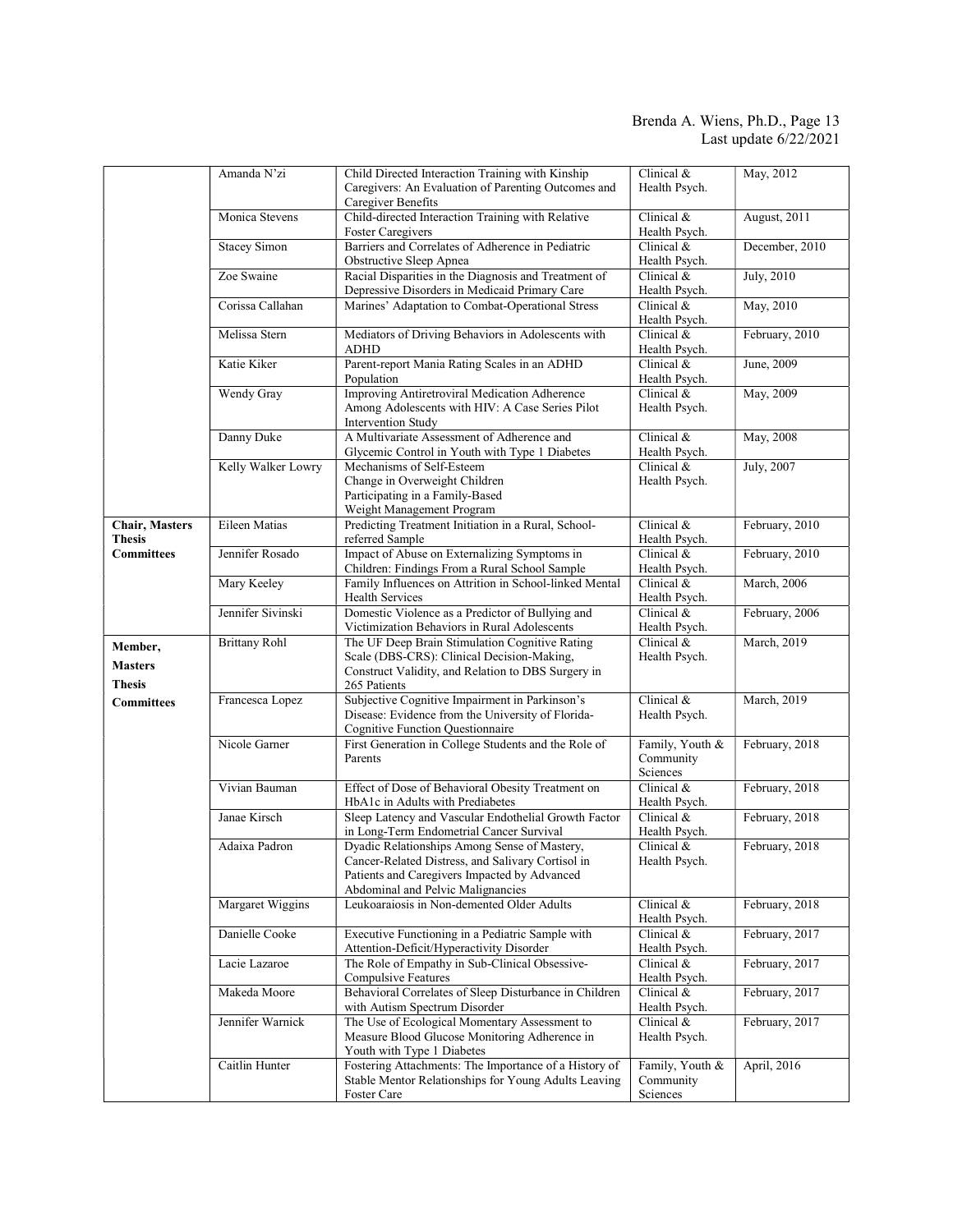## Brenda A. Wiens, Ph.D., Page 14 Last update 6/22/2021

|                                                        | Loren Hizel           | Visuoconstruction, Organization, and Memory for the<br>Rey-Osterrieth Complex Figure in Parkinson's Disease                                                            | Clinical &<br>Health Psych.              | February, 2015 |
|--------------------------------------------------------|-----------------------|------------------------------------------------------------------------------------------------------------------------------------------------------------------------|------------------------------------------|----------------|
|                                                        | Casey Lawless         | Sleep Hygiene in Youth with Asthma                                                                                                                                     | Clinical &<br>Health Psych.              | February, 2015 |
|                                                        | Aviva Ariel           | Craving Treatment: Binge Eating in Obese Adults<br>Seeking a Behavioral Weight Management<br>Intervention                                                              | Clinical $&$<br>Health Psych.            | February, 2015 |
|                                                        | Earl Crew             | Insomnia Symptoms and Cognitive Performance in<br>Cardiac Patients with Implantable Cardioverter<br>Defibrillators: What is the Role of Night-to-Night<br>Variability? | Clinical &<br>Health Psych.              | February, 2015 |
|                                                        | Molly McLaren         | The Relationship Between Symptom Dimensions of<br>Subthreshold Depression and Grey Matter Volumes in<br>Older Adults                                                   | Clinical &<br>Health Psych.              | February, 2015 |
|                                                        | Renee Degener         | Association of Perceived Health to Physical Activity<br>Changes in a Behavioral Weight Loss Program                                                                    | Clinical &<br>Health Psych.              | February, 2014 |
|                                                        | Melissa Laitner       | The Role of Self-Monitoring in the Maintenance of<br><b>Weight Loss Success</b>                                                                                        | Clinical &<br>Health Psych.              | February, 2014 |
|                                                        | Lauren Hearn          | Time Since Release From Incarceration and HIV Risk<br>Behaviors Among Women: The Potential Protective<br>Role of Committed Partners During Re-entry                    | Clinical &<br>Health Psych.              | February, 2014 |
|                                                        | Paul Mangal           | Emotional Memory and Electrocortical Indices of<br>Arousal: Influence of Age and Parkinson Disease                                                                     | Clinical $&$<br>Health Psych.            | February, 2014 |
|                                                        | Talia Seider          | Age and HIV Effects on Cerebral White Matter and<br><b>Cognitive Functioning</b>                                                                                       | Clinical $&$<br>Health Psych.            | February, 2014 |
|                                                        | Landrew Sevel         | Placebo Analgesia Neuromodulation of Pain-Related<br><b>Effective Connectivity</b>                                                                                     | Clinical &<br>Health Psych.              | February, 2014 |
|                                                        | Sarah Westen          | Family Mealtime Functioning and Parental Feeding<br>Concerns and Practices                                                                                             | Clinical $&$<br>Health Psych.            | February, 2014 |
|                                                        | Jessica Wente         | Future Health Care Professionals' Knowledge of<br>Developmentally Appropriate Care with Children in<br>the Health Care Setting                                         | Family, Youth &<br>Community<br>Sciences | June, 2011     |
|                                                        | Elizabeth Milligan    | School Violence Exposure and Adolescent Substance<br>Use                                                                                                               | Family, Youth &<br>Community<br>Sciences | October, 2010  |
|                                                        | Anne Nisenzon         | The Effect of Motor Symptom Onset Asymmetry on<br>Facial Expressivity                                                                                                  | Clinical &<br>Health Psych.              | February, 2008 |
|                                                        | <b>Stacey Simon</b>   | Nutritional Adherence in Youth with Cystic Fibrosis                                                                                                                    | Clinical &<br>Health Psych.              | February, 2008 |
|                                                        | Laura Zahodne         | Cognitive Changes After Deep Brain Stimulation<br>Surgery for Parkinson's Disease                                                                                      | Clinical &<br>Health Psych.              | February, 2008 |
|                                                        | Corissa Callahan      | Family Socioeconomic Status and Parent Behaviors:<br>An Examination in Families Referred for Preschool<br><b>ODD</b>                                                   | Clinical &<br>Health Psych.              | February, 2008 |
|                                                        | Monica Stevens        | Psychometric Properties of the Norbeck Social Support<br>Questionnaire                                                                                                 | Clinical &<br>Health Psych.              | February, 2008 |
|                                                        | Alison Zisser         | ADHD in the Family: An Investigation of Adult<br>ADHD and its Relationship with Child ADHD and<br>Communication During Parent-Child Interactions                       | Clinical $&$<br>Health Psych.            | February, 2008 |
| Member,<br><b>Masters Project</b><br><b>Committees</b> | Ari Forrester         | Project Connect Life Coach (mentor) Training Manual<br>and Information Handbook                                                                                        | Family, Youth &<br>Community<br>Sciences | December, 2015 |
|                                                        | Shanee Toledano       | N/A                                                                                                                                                                    | School<br>Psychology                     | December, 2013 |
|                                                        | <b>Brittany Werch</b> | N/A                                                                                                                                                                    | School<br>Psychology                     | December, 2013 |
|                                                        | Allie Munch           | Effective Behavior Management Strategies for the<br>Childcare Setting                                                                                                  | Family, Youth &<br>Community<br>Sciences | December, 2012 |
|                                                        | Gina Ivins            | Summer Learning Loss                                                                                                                                                   | Family, Youth &<br>Community<br>Sciences | July, 2012     |

# Undergraduate Committee Activities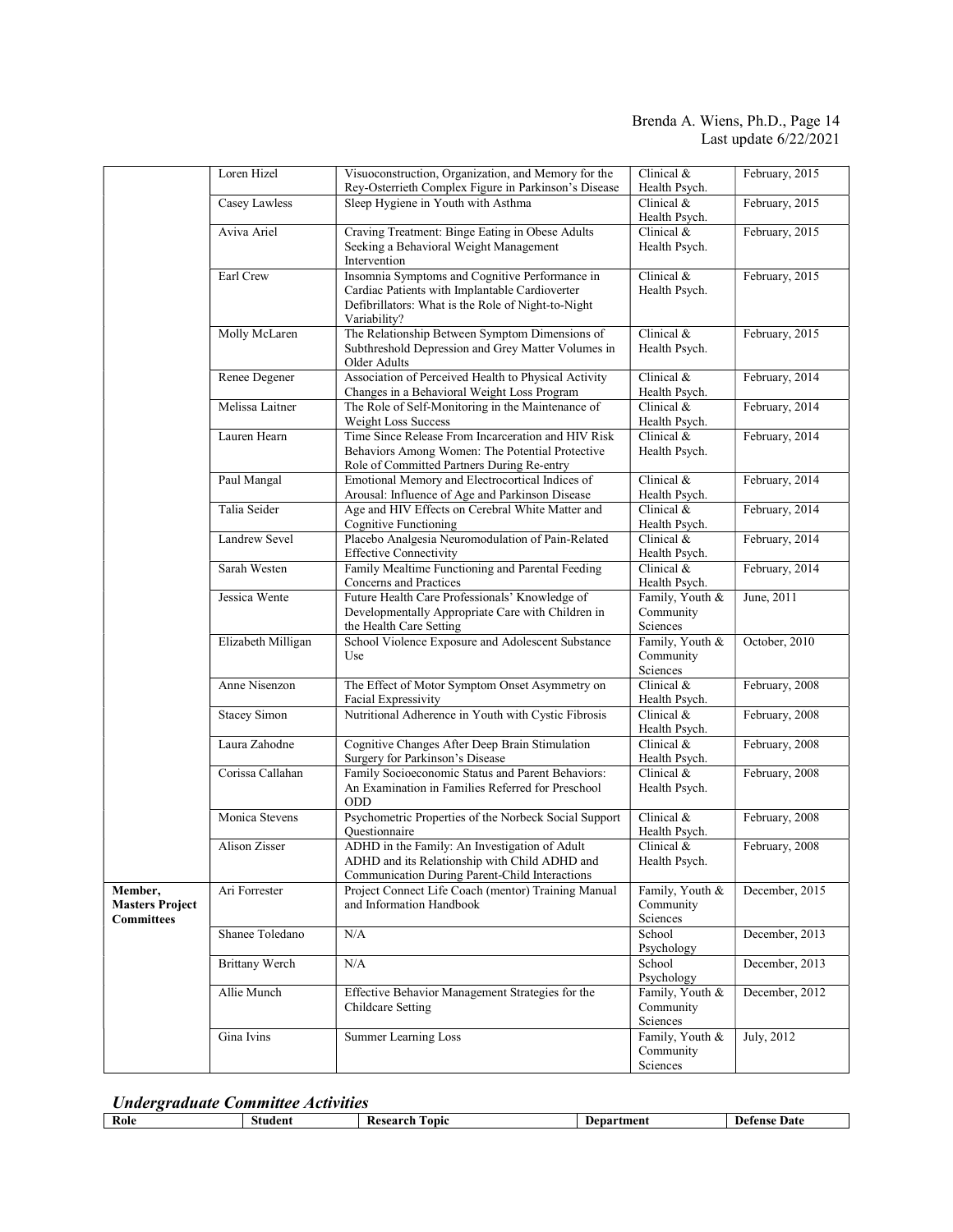## Brenda A. Wiens, Ph.D., Page 15 Last update 6/22/2021

| Member.<br>Undergraduate<br><b>Honors Senior Thesis</b><br><b>Committees</b> | Elizabeth Wack           | The Prevention Management Team: A<br>Model of Care Coordination and<br>Service Delivery for Children                        | Psychology | 2005 |
|------------------------------------------------------------------------------|--------------------------|-----------------------------------------------------------------------------------------------------------------------------|------------|------|
| Chair, Undergraduate<br><b>Senior Thesis</b><br><b>Committees</b>            | Bertina Valbrun          | Relationship Between Peer-<br>Victimization and Attitudes Towards<br>School: The Role of Ethnicity                          | Psychology | 2011 |
|                                                                              | Katelyn Duffy            | Factors Altering the Effect of Parental<br>Control on Adolescent Alcohol Use                                                | Psychology | 2010 |
| Member,<br><b>Undergraduate Senior</b><br><b>Thesis Committees</b>           | Katrina Colbourne        | Prosocial Support as a Moderator for<br>the Association Between Peer<br>Victimization and Psychosocial<br>Problems in Youth | Psychology | 2010 |
|                                                                              | Shana Schuman            | Parent Weight-Related Attitudes and<br>Behaviors: Influence on Child and<br><b>Adolescent Body Dissatisfaction</b>          | Psychology | 2008 |
|                                                                              | Simone<br><b>Sherman</b> | Predictors of Adherence to<br>Dietary Self-monitoring<br>Protocol in Pediatric Weight<br><b>Management Programs</b>         | Psychology | 2007 |
|                                                                              | <b>Brittany Rhodes</b>   | Correlates of Depression in Overweight<br>Youth                                                                             | Psychology | 2006 |

# Other Mentoring:

Undergraduate Clinical Assistants

Past: Darya Vitus

Undergraduate Research Assistants

 Past: Heather Meikle, Ryan Johnston, Elizabeth Wack, Jennifer Edwards, Nusrat Mansoor, Lindsay Shaffer, Katelyn Duffy, Bertina Valbrun (McNair Scholar), Caroline Noone, Evelyn Vo, Jessica Sweeb, Laura Navia

# TEACHING AND TRAINING

# Graduate-Level Teaching:

Graduate Clinical Supervision, University of Florida:

- Clinical practicum rotations in child assessment for pre-doctoral interns and second year graduate students (1/10-current)
	- o Child assessment cases with a focus on ADHD, ASD, and other neurodevelopmental disorders
- Clinical practicum rotation in school-linked mental health services for graduate students (1/05current) and pre-doctoral interns (1/05-6/07; 4/18-current)
	- o General child clinical referrals from rural school district (teaching evaluations available)
- Clinical practicum in child and family therapy for pre-doctoral interns and graduate students (10/10-current)
- Clinical practicum for pre-doctoral interns (7/17-current) and advanced graduate students (8/14 current) in consultation services for the UF Pediatric Infectious Diseases outpatient clinic
- Post-doctoral associates in clinical child and pediatric psychology (1/05-current)

Advanced Child Psychotherapy (Summer 2015), University of Florida

 This course was for advanced graduate students (third year and beyond) in the Clinical and Health Psychology PhD program and involved student presentation of active therapy cases, class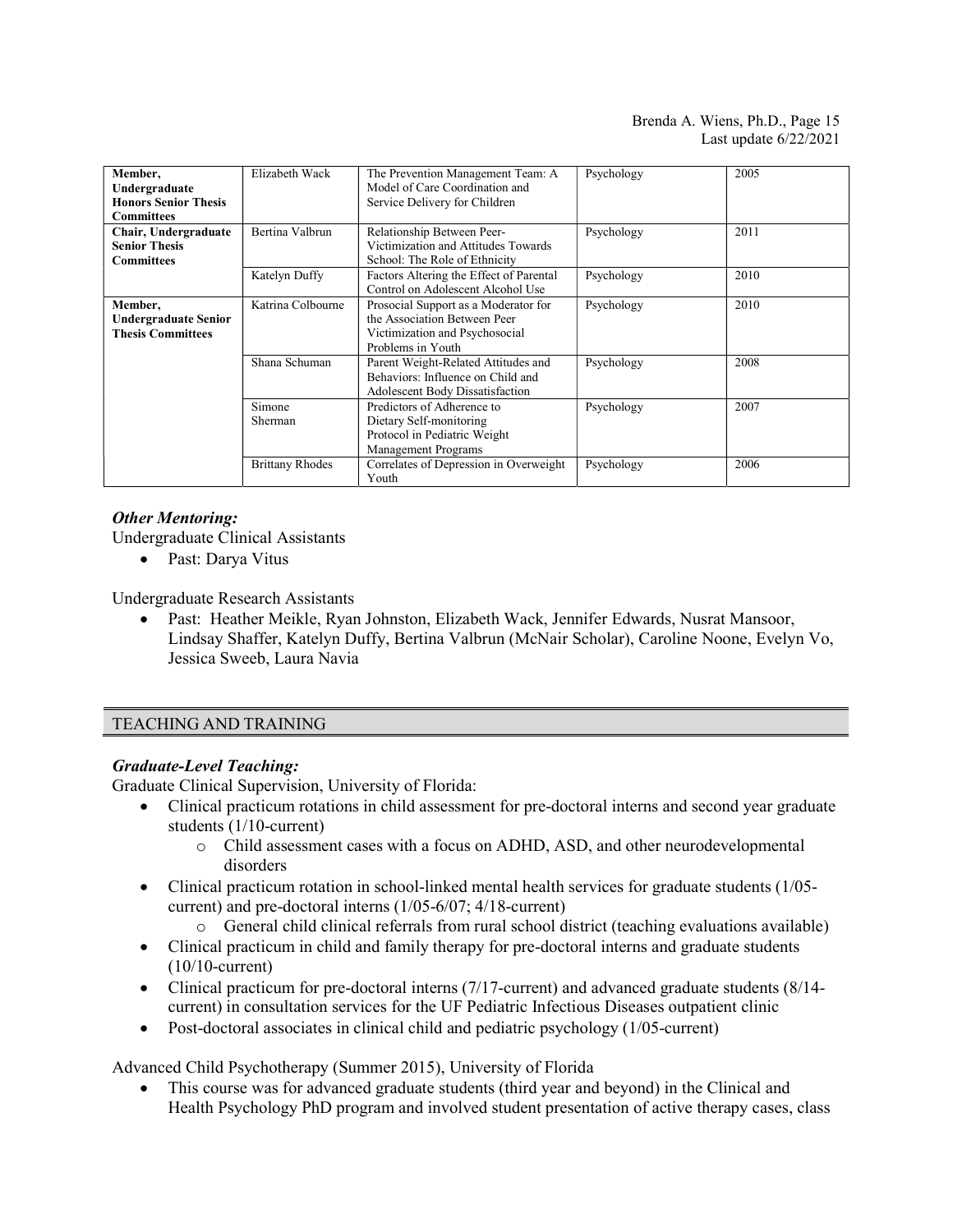and faculty discussion of case presentations, and class and faculty discussion of topics related to child psychotherapy. Team taught by Dr. Wiens, Dr. David Fedele, Dr. David Janicke, Dr. Lisa Clifford.

Lifespan Psychopathology (Fall 2011-present), University of Florida

 This course is for first year graduate students in the Clinical and Health Psychology PhD program and covers child (taught by Dr. Wiens) and adult (taught by Dr. Duane Dede) psychopathology using a lifespan approach (individual teaching evaluations and peer evaluations of teaching available).

Interdisciplinary Family Health Course (2010-2011; 2011-2012; 2012-2013; 2013-2014; 2014-2015), University of Florida

 This course includes faculty and students from the Colleges of Public Health and Health Professions, Medicine, Pharmacy, Dentistry, and Nursing. The course is structured around an interdisciplinary learning practicum, through which first-year health professions students work with volunteer families in the community to learn to conceptualize family health beliefs and behavior from a biopsychosocial framework. Course faculty facilitate six group meetings with their group of assigned students over the course of the year.

# Graduate Guest Lectures, University of Florida

 Guest lecturer for graduate Child and Family Therapy Course (Fall 2007, 2008, 2010, 2012, 2014, 2016, 2018, 2020), Department of Clinical and Health Psychology. Taught lectures on school consultation and mental health services; content included school mental health interventions, school consultation, ethical issues in schools, school interventions for externalizing and internalizing disorders, and understanding the special education process). Additionally conducted lectures on treatment for children and families impacted by disasters (2008, 2010), and treatment of abuse in children (2008).

On-line Teaching, University of Florida

 Constructed two lectures for the graduate course Introduction to Public Health and the Health Professions (College of Public Health and Health Professions). This course will be offered on-line yearly starting in the fall of 2009 for all incoming graduate students in a health professions field. Lecture titles: (1) Integrating Public Health Administration and Policy with Behavioral Health: Responding to the Mental Health Impacts of Disasters, Terrorism, and Public Health Emergencies; (2) Integrating Public Health Administration and Policy with Behavioral Health: Youth Violence Prevention.

# Undergraduate-Level Teaching:

Undergraduate Guest Lectures, University of Florida

- Lecture on DSM-5 Neurodevelopmental Disorders for undergraduate Psychiatric Disorders course (03/19, 03/20, 04/21)
- Lecture on *The Psychological Impact of Disasters and Terrorism* for undergraduate International Humanitarian Assistance course (4/11), Food and Resource Economics Department.
- Lecture on *Rural Psychology* for undergraduate Introduction to Clinical & Health Psychology course (4/06, 4/07, 3/08, 11/10), Department of Clinical and Health Psychology.
- Lecture on The Psychological Impact of Disasters and Terrorism for undergraduate Contemporary Family Problems and Interventions course (11/06), Department of Family, Youth and Community Sciences.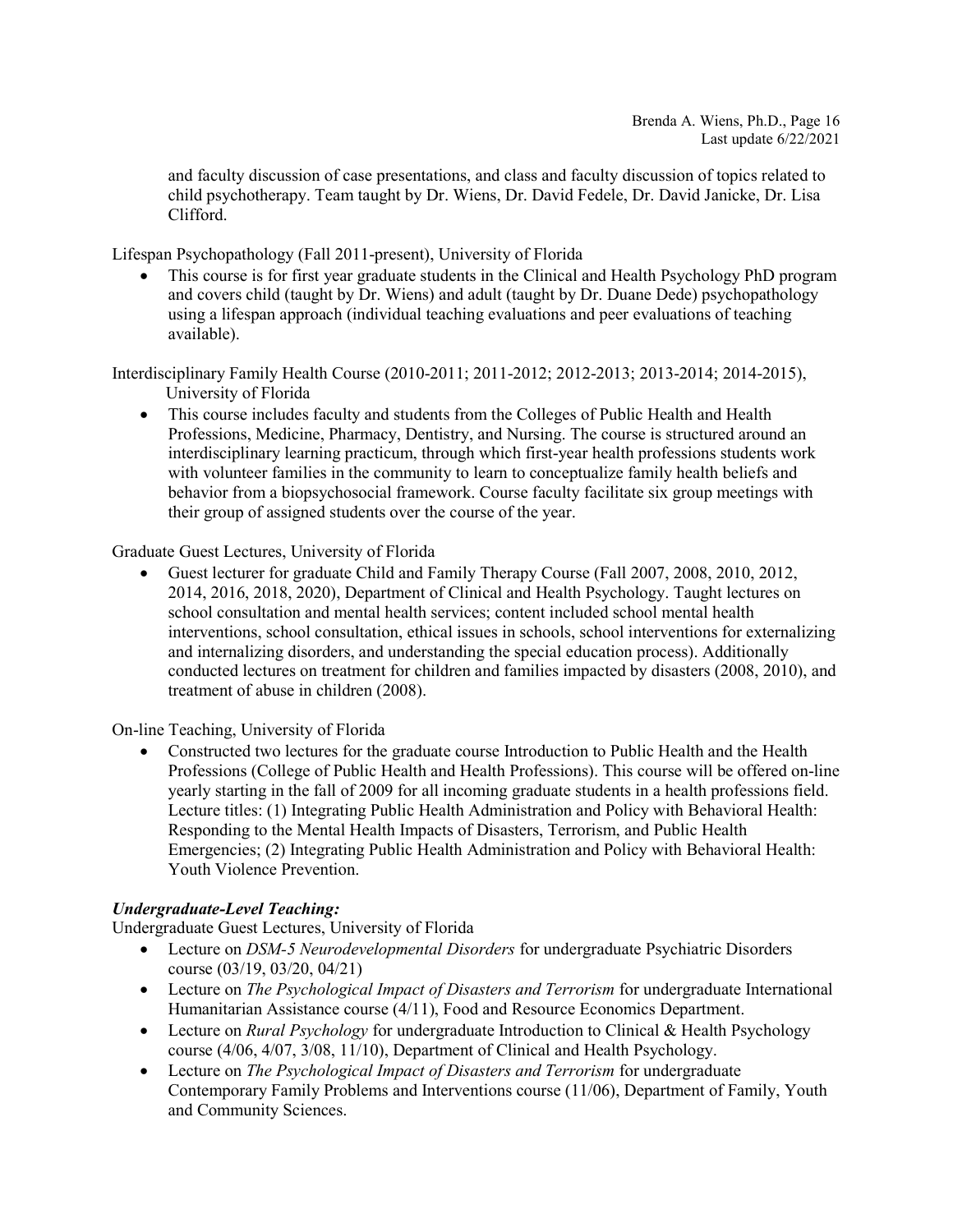• Discussion group on *Mental Health Issues for the Medical Doctor* for undergraduate Current Issues in Medicine seminar (2/13), Rural and Urban Underserved Medicine program, College of Medicine.

Teaching Assistantships, Department of Psychology, Southern Illinois University at Carbondale

- Teaching Assistant Introduction to Psychology (8/95-8/96): Taught two lab sections each semester.
- Teaching Assistant Child Psychology (8/96-5/97): Kept records and prepared tests. Gave a lecture on child abuse and domestic violence.
- Graduate Student Lecturer Psychopathology (3/99-4/99): Developed and presented a segment of six lectures for the undergraduate psychopathology course. Teaching evaluations available upon request.

# Other Teaching/Training:

Southern Rural Development Center

• Conducted webinar in February 2018, Post-disaster stress in individuals and communities

University of Louisiana Extension Service

• Conducted training in May 2012 (Baton Rouge, LA) for members of the Louisiana Voluntary Organizations Active in Disasters (VOAD), focusing on mental health impacts of disasters and how to help communities and individuals. The training was hosted by the University of Louisiana Extension Service and Baton Rouge Red Cross.

University of Mississippi Extension Service

- Conducted training in May 2011 (Starkville, MS) for Extension agents and faculty responding to the tornadoes and flooding in the Southeastern U.S., focusing on mental health impacts of disasters and how to help communities and individuals. The training was hosted by the Southern Rural Development Center.
- Conducted two trainings in September 2005 (Starkville and Hattiesburg, MS) for Extension agents and faculty on the mental health impacts of disasters following Hurricane Katrina. The trainings were hosted by the Southern Rural Development Center.

Faculty of Medicine, Yeditepe University, Istanbul, Turkey

 Presented four lectures on doctor/patient communication skills (12/12/05-12/15/05) at Yeditepe University for medical faculty as part of a "Teaching Teachers Course" organized between Yeditepe and the University of Florida College of Public Health and Health Professions.

University of Florida Area Health Education Centers

• Dealing with disasters: Mental health issues in the wake of disaster events. Invited training session given at the University of Florida Area Health Education Centers Planning Meeting, February 2005, Panama City, FL.

University of Florida, Department of Clinical and Health Psychology, Departmental Colloquium

- February 5, 2016 Implementation of trauma-focused CBT with children and adolescents: Case examples
- August 14, 2015 Reporting child and elder abuse in Florida, Part 2: Case examples to illustrate ethical challenges (in conjunction with Lori Waxenberg, Ph.D.)
- $\bullet$  July 10, 2015 Reporting child and elder abuse in Florida: Florida statutes and reporting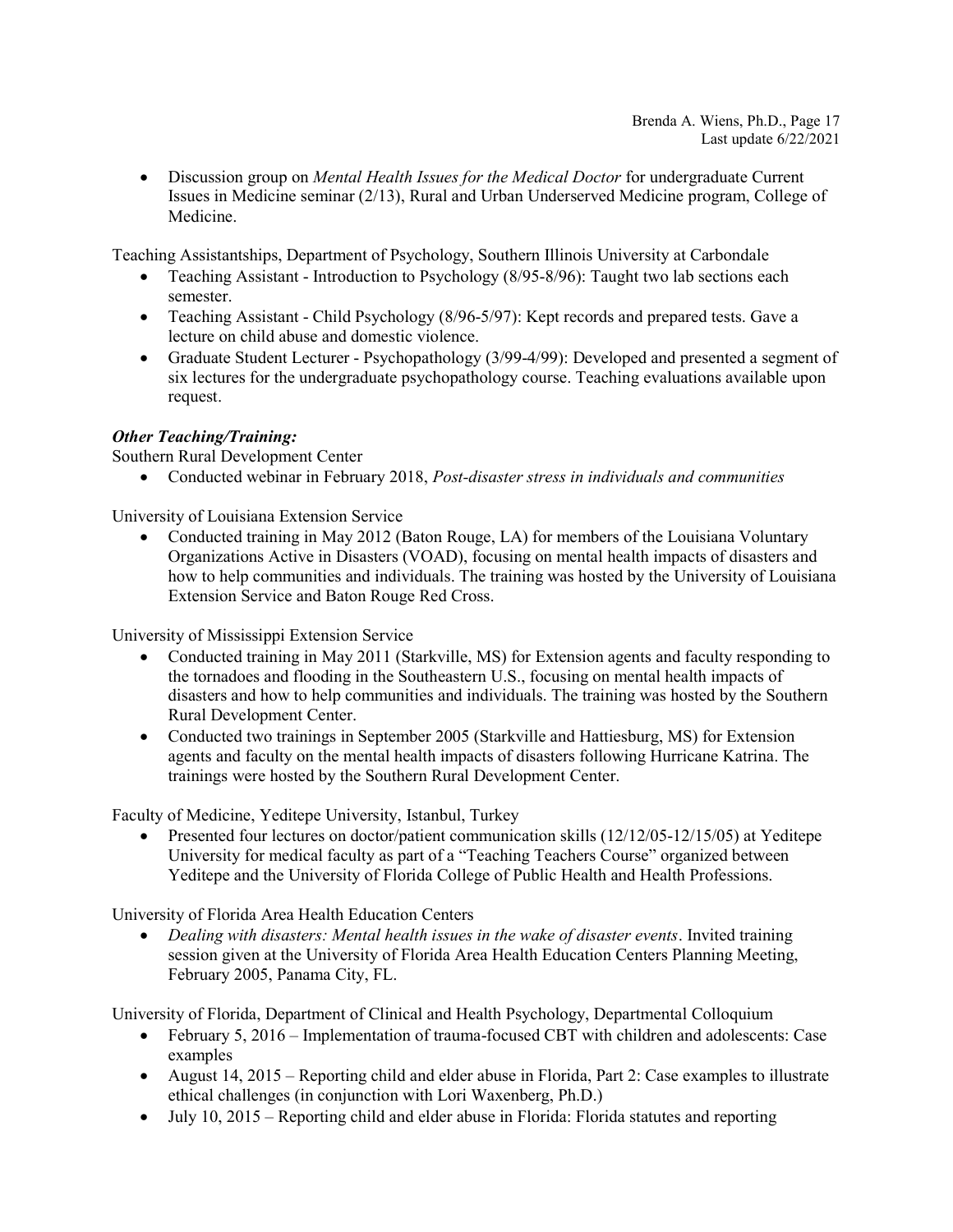procedures (in conjunction with Lori Waxenberg, Ph.D.)

- October 10, 2014 Therapy course and barriers in a challenging case of ASD (in conjunction with Nadia Bhuiyan, M.S.)
- May 24, 2013 Child abuse: Ethical and professional responsibilities, Florida statutes, and reporting procedures
- August 5, 2011 Fact finding, differential diagnosis, and the role of school consultation in a challenging child treatment case revisited: Reflecting back after completion of treatment
- September 18, 2009 Bullying in schools: Prevalence, impacts, and prevention/intervention approaches
- April 17, 2009 Fact finding, differential diagnosis, and the role of school consultation in a challenging child treatment case (in conjunction with Alison Zisser, M.S.)
- April 18, 2008 Child abuse and exposure to domestic violence: Clinical presentations, reporting issues, and treatment considerations for children
- March 30,  $2007 -$  Clinical challenges and ethical dilemmas in a rural school-linked mental health practice: Experiences from Columbia County
- July 21, 2006 Random drug testing in schools as an approach to decrease adolescent substance use: The debate and the data
- November 4, 2005 Responding to mental health needs after Hurricane Katrina (in conjunction with Brian Shenal, Ph.D., and Wayne Griffin, Ph.D.)
- June 24, 2005 Implementation of a community model to improve mental health services for children in a rural area

# PROFESSIONAL ACTIVITIES

Journal Ad Hoc Reviewer

- Journal of Immigrant and Minority Health
- Disasters: The Journal of Disaster Policy, Studies and Management
- Professional Psychology Research and Practice
- The Journal of Rural Health
- Journal of Pediatric Psychology
- Progress in Community Health Partnerships: Research, Education, and Action
- Journal of Applied Developmental Psychology

Clinical workgroup, UF Health Center for Autism and Neurodevelopment (2019-present)

Clinical Child and Pediatric Psychology Training Council (CCaPPTC) committee on Training Guidelines (2018-present)

Volunteer at Camp Boggy Creek (camp serving children with chronic illnesses; 1999-present)

Discussant, McKnight Doctoral Fellowship Program, 2015 and 2016 Mid-Year Research & Writing **Conferences** 

# UNIVERSITY COMMITTEES AND SERVICE

University Counseling Resource Network, University of Florida (2005-present) University of Florida Phi Beta Kappa chapter (Beta Chapter of Florida)

- President, 2016-2018
- Vice President, 2015-2016